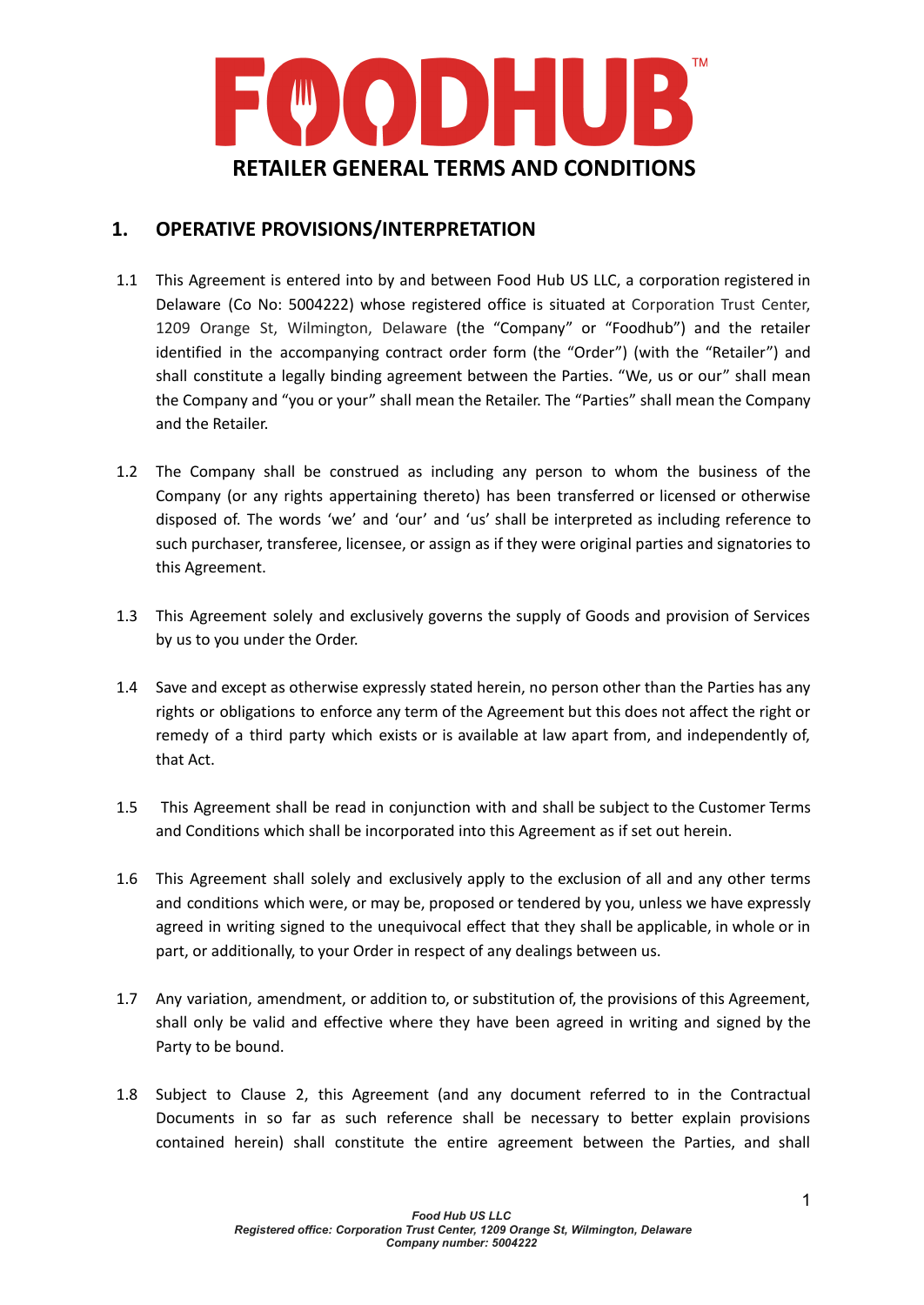

supersede, be in substitution of and for, any previous arrangement, understanding or agreement.

- 1.9 Subject to Clause 2, the Parties otherwise confirm that they have not entered into this Agreement based on any representations not expressly restated in the Contractual Documents nor do they rely upon any pre-contractual statement or warranty of any person (whether a party to this agreement or not) other than as expressly set out in the Contractual Documents (other than fraudulent representations).
- 1.10 Any advertising literature published descriptive matter, whether in hardcopy or electronic format or online and any descriptions or illustrations contained in catalogues or brochures are produced for the sole purpose of giving an approximate idea of the Software systems and the Services which we provide. They are not intended by the Parties to constitute part of this Agreement expressly or impliedly and shall not have any contractual or legal force.
- 1.11 Our relationship with you is non-exclusive and, other than as expressly stated to the contrary in Contractual Documents, we shall not be precluded, prevented, or restricted from entering into similar agreement with any other person for the provision of the Goods and Services.
- 1.12 Nothing in this Agreement or otherwise shall be deemed or construed to create any partnership or joint venture between the Parties.
- 1.13 In these Terms and Conditions, the following words and expressions shall mean:

**Addendum -** any addendum referenced in the Order which is intended to supplement the General Terms and Conditions (GTC)

**Agreement -** the Contractual Documents

**Applicable Laws** - as applying from time to time: (a) laws of United States of America; (b); and (c) any policies, guidelines or industry codes made by any regulatory body in a jurisdiction over a Party or any of their assets, resources, or business (in each case whether or not legally binding) which apply to the provision of Goods or the performance of the Services or to which either party is subject.

**Applications ("App")** - online food ordering applications which Customers have download without charge via App Store, Google Play or accessed via a downloadable the link on our Website.

**Business Day** - a day other than a Saturday, Sunday or a public holiday in the United States of America or any in the territory in which a Location is situated.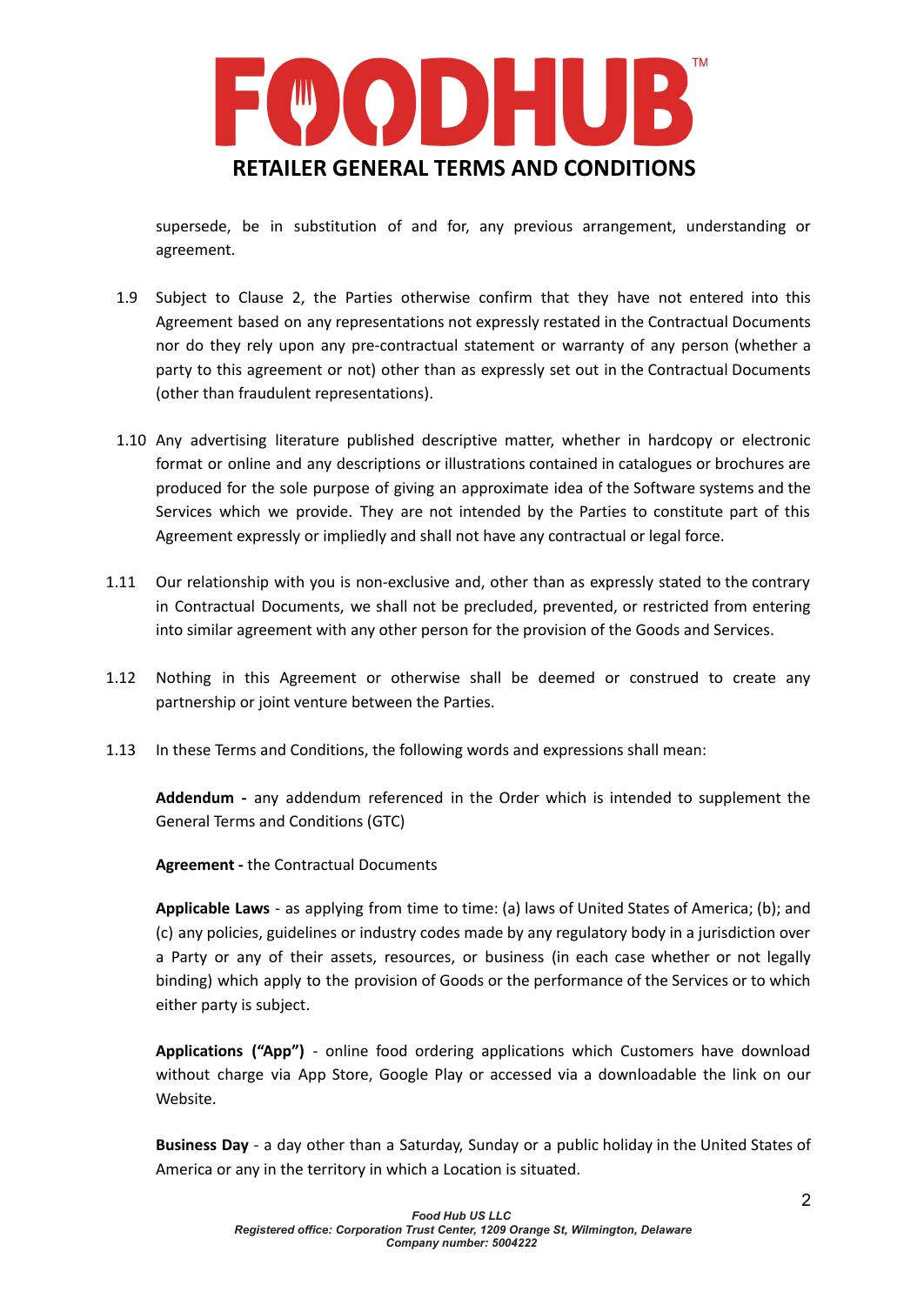

**Business Information** - all data or information (whether technical, commercial, financial or of any other type) in any form acquired under, pursuant to or in connection with this Agreement and any information used in or relating to a business (including information relating to services (bought or supplied), operations, processes, formulae, methods, strategy, product information, know-how, design rights, trade secrets, market opportunities, customer lists, relationships, marketing, sales materials and general business affairs.

**Charges** - the Installation/Set Up Charges, the Rental Charges, Transaction Fees, SMS and Communication Charges (each as stated in the accompanying Order and subject to any Addendum), fees, costs. and expenses payable by you to us hereunder.

**Confidential Information** - Business Information or other confidential information or data conveyed by a disclosing party, together with all information derived by the receiving party from such information and any other information designated by a Party as being confidential to it (whether or not it is marked 'confidential'), or which ought reasonably to be considered to be confidential.

**Contractual Documentations** - The Order, the GTC together with any Addendum, and use of the term Agreement means the combined legal effect of them taken together.

**Commencement Date** - The date of the Parties signature of the Order.

**Customer** - an end customer of the Company who has downloaded the App onto their mobile or tablet.

**Customer Terms & Conditions** - The terms and conditions (the current edition of which is stated on our Website) which apply to the use of Applications (Apps) by Customers.

**Data protection laws** - any Applicable Laws relating to the processing, privacy and/or use of Personal Data, as applicable to either Party or the services provided by them which shall include: (a) equivalent applicable laws in Location is situated; (b) any laws which implement any such laws; (c) any laws that replace, extend, re-enact, consolidate or amend any of the foregoing; and (d) all guidance, guidelines and codes of practice issued by any relevant Data Protection Supervisory Authority relating to such Data protection laws (in each case whether or not legally binding).

**Data Subject** - any information collected in relation to Personal Data which is collected and processed and disclosed by one Party to the other.

**Equipment** - electronic point of sale system (EPOS), point of sale system (POS) and any other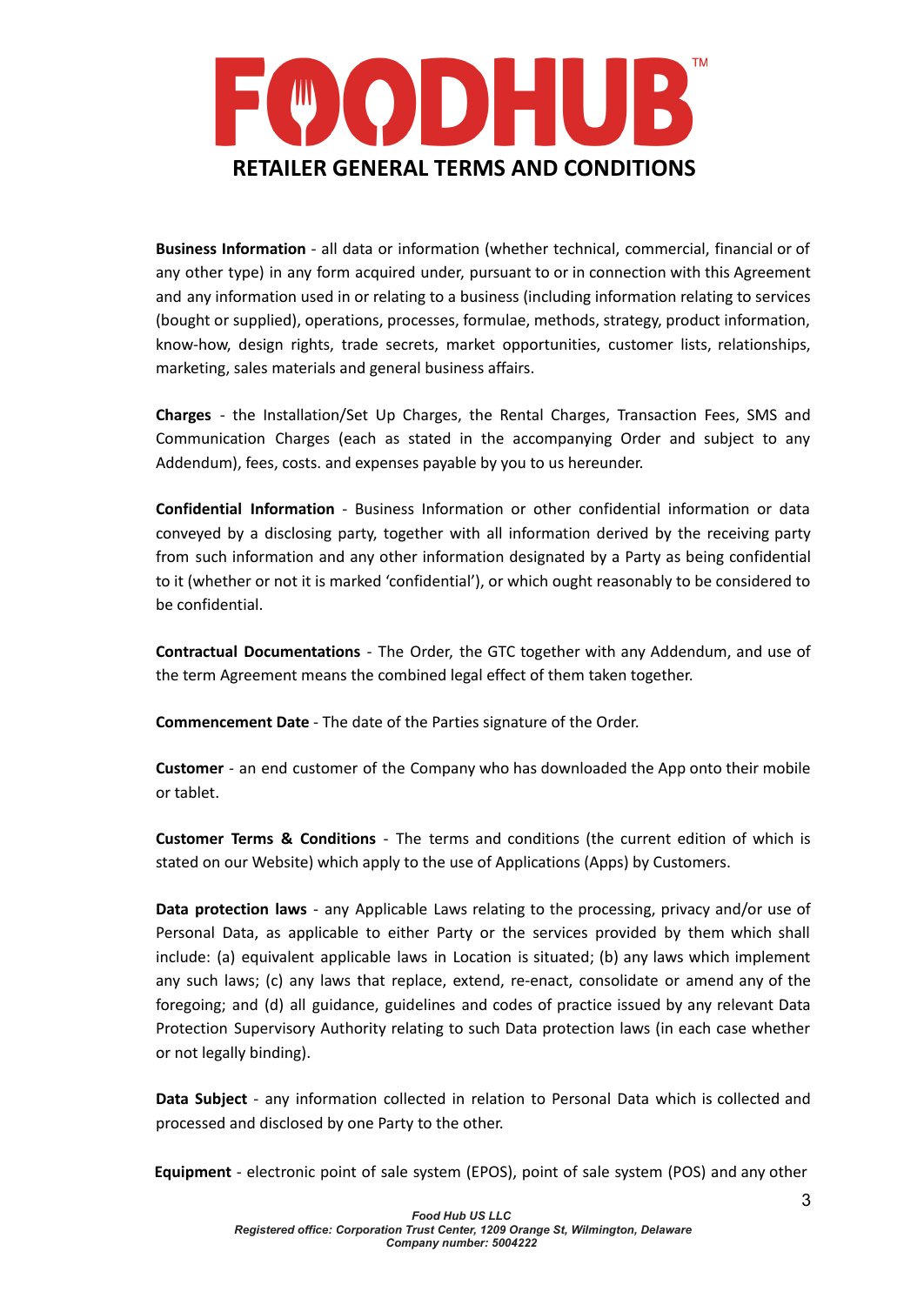

equipment provided by us that comprises of the Hardware, Software and use of the Website or App, which enables customers to order from your Localities via the Website and over the telephone and for the orders to be printed out in the locality where the order is placed.

**Goods** - the Software and any Hardware which we have provided to operate Software on as stated in the Order.

**Hardware** - any keyboard, computer or laptop or other physical Goods which we have agreed to supply you with as stated in the Order.

**Intellectual Property Rights (IPR)** - patents, any extensions of the exclusivity granted in connection with patents, utility models, registered designs, trademarks, service marks, applications for any of the foregoing, the right to apply for and be granted any of the foregoing, rights in trade names, business names, brand names, get-up, logos, domain names and URLs, copyrights, design rights, rights in inventions, rights in know-how, rights in databases, trade secrets and any other intellectual property rights which subsist in documents, information, techniques, business methods, drawings, logos, instruction manuals, lists and procedures and particulars of customers, marketing methods and procedures and advertising literature and all other forms of intellectual property right which may exist anywhere in the world.

**Interest** - the statutory rate of 8% per annum or as stated in the date of claim hereunder against you.

**Location** - the outlets which you operate from as stated in the Order. Any undeclared/ additional location must be confirmed to us upon opening or acquisition and will be subject to the Charges.

**Material** - the content provided by you to use from time to time for inclusion on the Website including photographs, menus, price lists and other information.

**Order -** the processed order form which accompanies these Terms and Conditions signed by the Parties.

**Payments** - the Charges confirmed in the Order together with legal or administrative costs and Interest appliable and due upon deferred or late payment of such Charges under this Agreement.

**Personal Data** - any personal information relating to an identified or identifiable natural person (whether an End Client, Contracting Party or otherwise) and shall have the same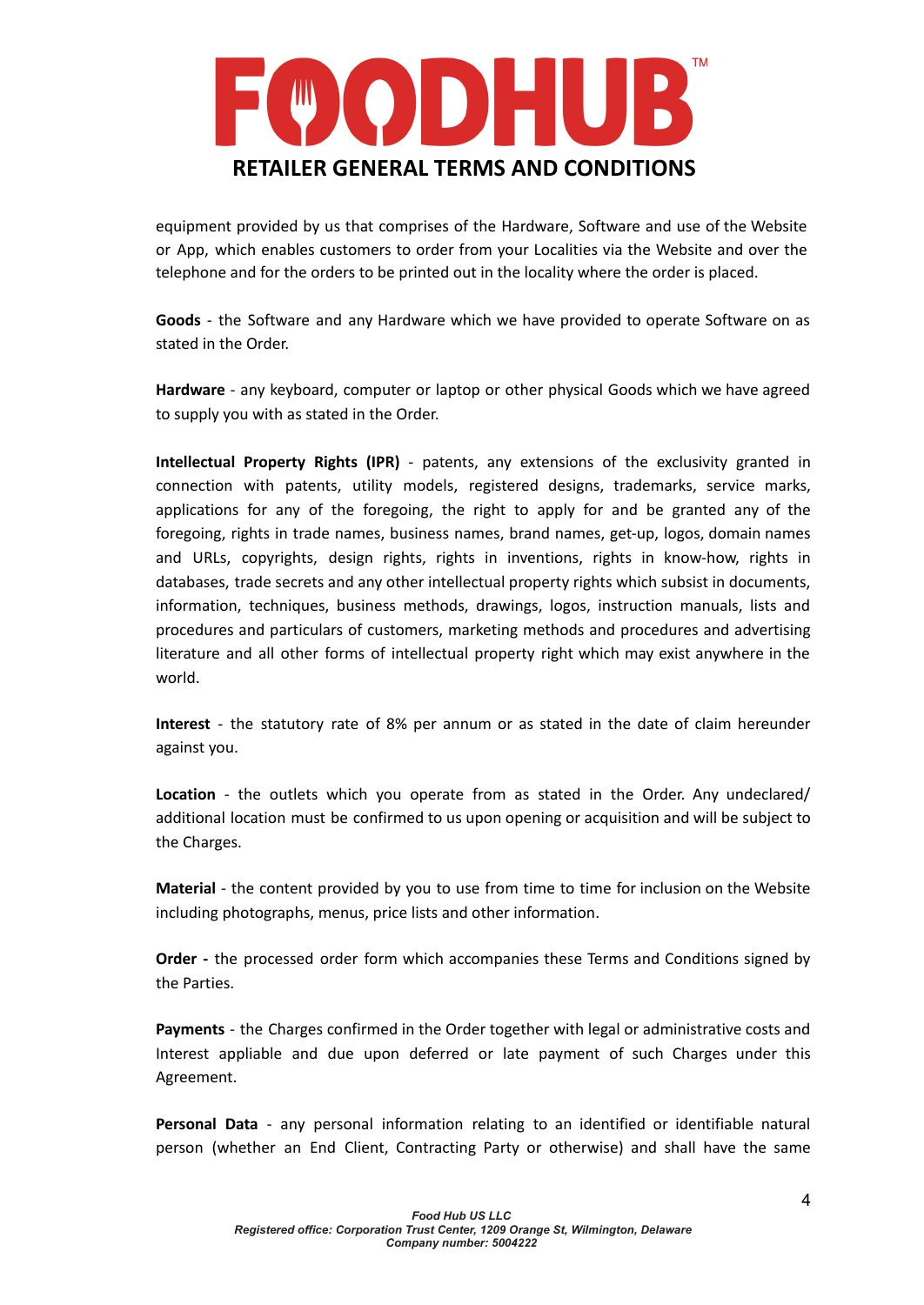

meaning as any Applicable Laws relating to the processing, privacy and/or use of Personal Data.

**Processing of Personal Data -** any operation or set of operations which is performed upon Personal Data, whether or not by automatic means, such as collection, recording, organization, storage, adaptation or alteration, retrieval, accessing, use, disclosure by transmission, dissemination or otherwise making available, alignment or combination, blocking, erasure or destruction.

**Protected Personal Data** - received from or on behalf of a customer, or otherwise obtained by a Party (or anyone acting on its behalf) in connection with the performance a Party's obligations under this Agreement.

**Services** - the services which we have agreed to supply you with as stated in the Order under Clause 3 of this Agreement.

**Software** - the Equipment or other system and any companion software that facilitates the promotion of your business and the taking of point-of-sale orders from Customers.

**Stipulated Minimum Period** - Shall be 4 months initial trial period with a 12-month rolling contract thereafter (4 months plus 12 months), unless otherwise terminated subject to clause 9.1 and 9.2 of this Agreement.

**Term** as defined by Clause 9 herein.

**Sales tax** - tax imposed in any state of the United States of America or any similar tax which may be substituted for or levied in addition to it, or any value added, sales, turnover or similar tax from time to time. We shall be entitled to charge you the rate of tax applicable at the invoiced date.

**Website** - the online Website domain "Foodhub.co.uk" and its associated App.

- 1.14 Any descriptive following the words including, include, in particular, for example or any similar expression shall be construed as illustrative and shall not limit the sense of the words, description, definition, phrase, or term preceding those words.
- 1.15 Any reference to a "person" herein shall mean individual, corporation, partnership, unincorporated association, public body or combination of them (as applicable).
- 1.16 The expressions "writing" and "in writing" shall include email save and except for notices.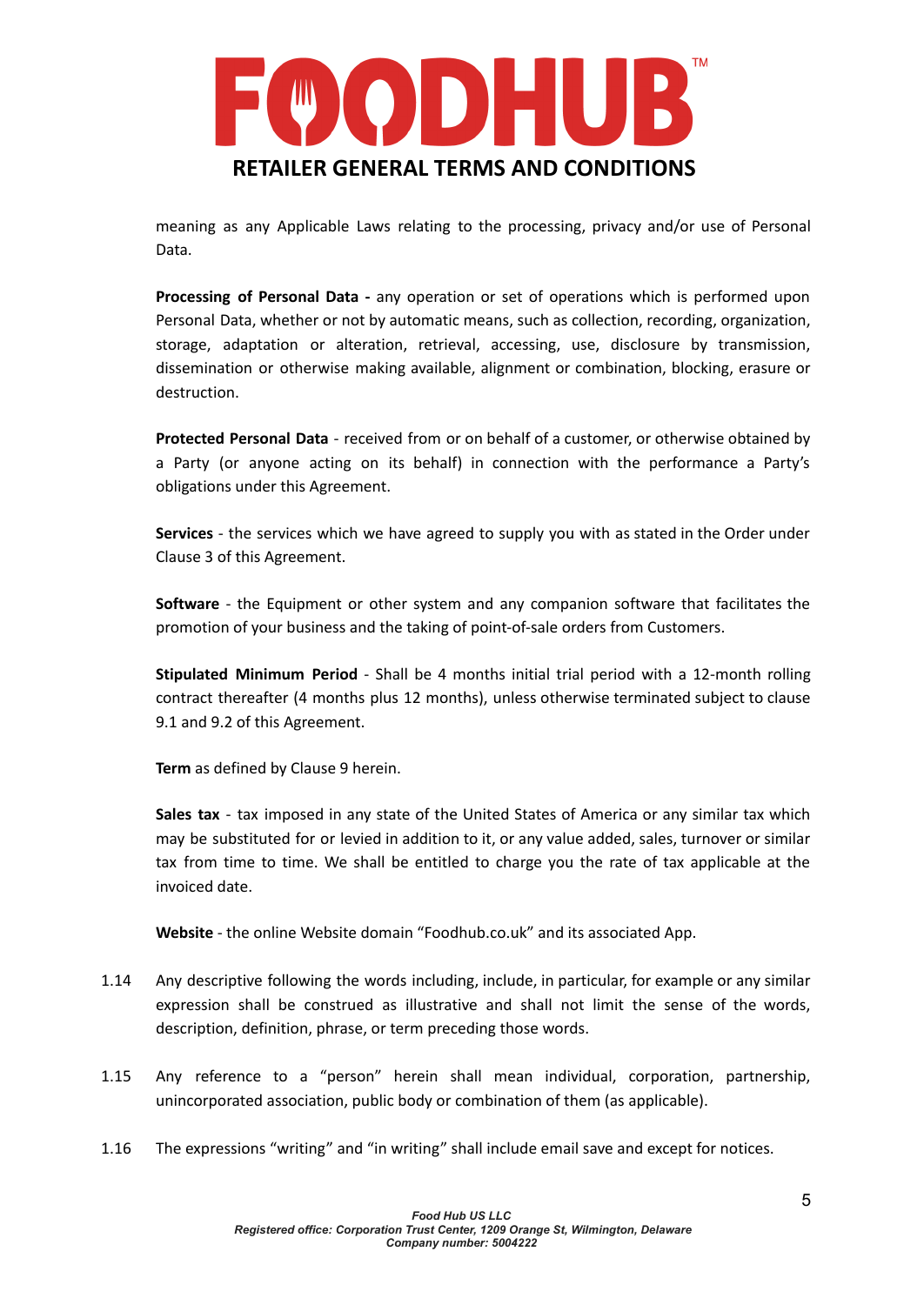

- 1.17 The headings to clauses and paragraphs are for convenience of description only and shall have no legal meaning or otherwise have any effect upon the interpretation of the Clauses and Paragraphs which they purport to describe.
- 1.18 Reference to any statute or statutory provisions or to any regulatory provisions includes reference to any amendment, extension, re-enactment, or consolidation thereof, including all orders, regulations, instruments, or other subordinate legislation.
- 1.19 Each of the Parties shall use all reasonable and effective efforts to procure that any other person shall, do and execute and perform all such further deeds, documents, assurances, acts or things as may be required to give effect to this Agreement.
- 1.20 Neither the single nor partial exercise or temporary or partial waiver by any Party of any right, nor the failure by such Party to exercise in whole or in part any right or to insist upon the strict performance of any provision of this Agreement, nor the discontinuance, abandonment, or adverse determination of any proceedings taken by the Party to enforce any right or any such provision shall (except for the period or to the extent covered by any such temporary or partial waiver) operate as a waiver of, or preclude any exercise or enforcement of (as the case may be) any further or other exercise or enforcement by the Party of, that or any other right or provision.
- 1.21 This Agreement and all other agreements and documents referred to within it are strictly confidential to the Parties and shall not be disclosed to any other person save for the Parties' professional advisers except under authority of law, and their content shall not be adopted or adapted and used, in whole or in part, for any other purpose without the prior written permission of the Company.

## **2. BASIS OF AGREEMENT WITH RETAILER**

- 2.1 By entering into this Agreement, you warrant that you are ready, willing, and able to reasonably satisfy Customer orders, and have the facilities and shall deploy sufficient personnel to provide and deliver such orders within a reasonably acceptable period of time from the nominated Localities.
- 2.2 You further represent and warrant you comply with all Applicable Laws regarding food hygiene and health and safety standards, licences, trading standards and similar, and if requested shall provide us with evidence of such compliance.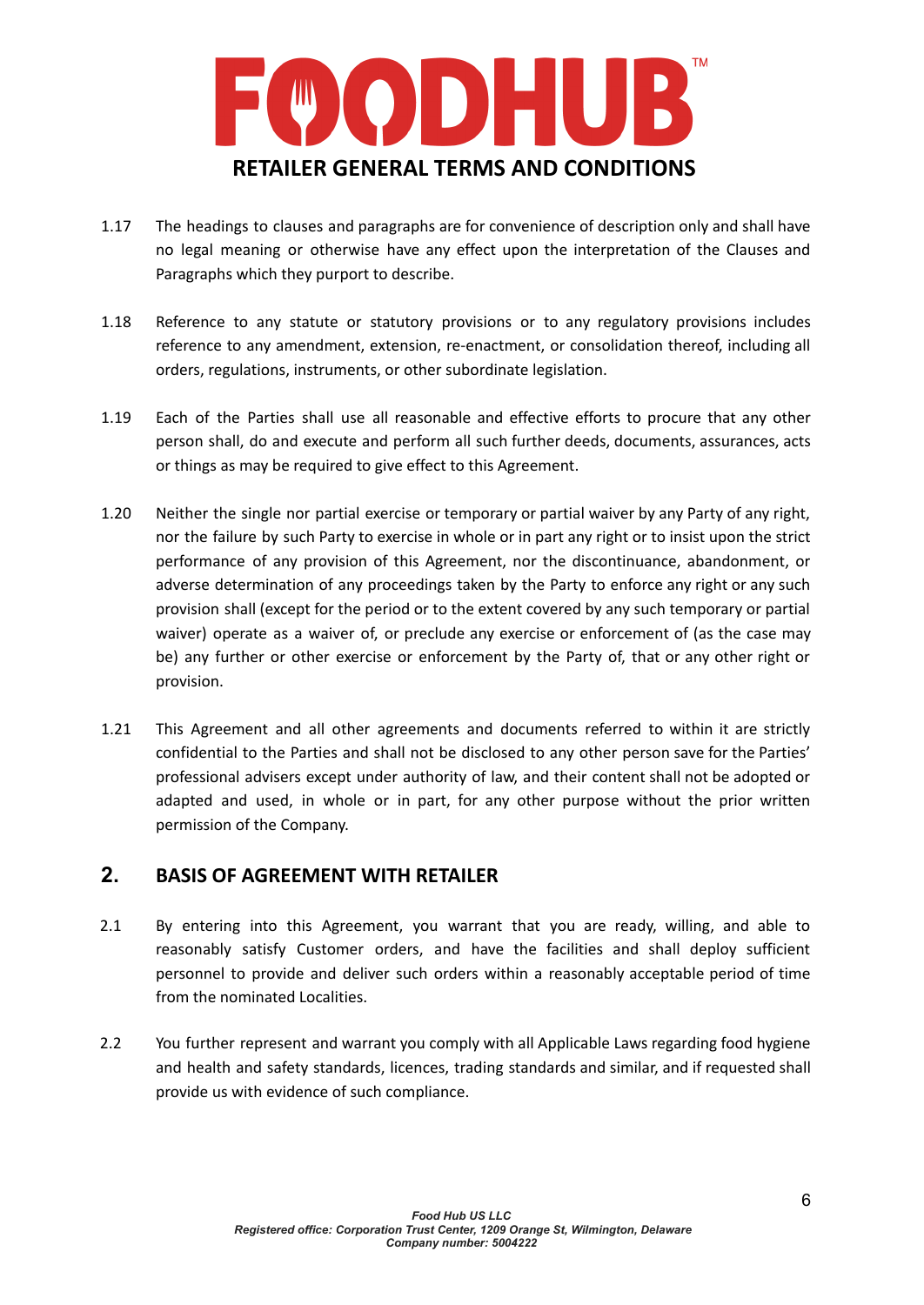

- 2.3 You shall incept and maintain public liability and all recommended related insurances in respect of the operation of your business and shall provide us with evidence of the same upon request.
- 2.4 You expressly acknowledge that any breach of Clauses 2.1 to 2.3 may cause loss and damage to our reputation and business, shall recompense us in respect thereof without specific attributable proof of any such consequential loss or damage.
- 2.5 The provision of Goods and Services by us shall be subject at our discretion to, and contingent upon, satisfactory assessment by us, or our authorised representative, of your retail provision to customers at our discretion.
- 2.6 You shall be liable for any representations made, prior to entering into this Agreement (whether in writing or verbally), or any inaccuracy contained in any document provided to us or customers by you relating to your business and the services which you provide, upon all of which we shall be entitled to rely without further enquiry.

## **3. PROVISION OF GOODS & SERVICES**

- 3.1 We provide non-commission-based Services and enabling Hardware and Software to subscribe retailers as an online food delivery service on behalf of Customers and shall provide you with the Goods for installation and Services within 14 days of the Commencement Date.
- 3.2 Goods shall be provided in a manner that is suitable for purposes and are of satisfactory quality, and Services shall be delivered in a timely manner and in accordance with all Applicable Laws.
- 3.3 Software and related services provided shall, subject to confirmation in the Order include:
	- 3.3.1 personal online ordering website;
	- 3.3.2 ordering management App;
	- 3.3.3 listing on Foodhub online ordering portal;
	- 3.3.4 entering into partner network;
	- 3.3.5 driver tracking solutions;
	- 3.3.6 Android POS or BYO device;
	- 3.3.7 own Landing page on our website which directs Customers to your own website; and
	- 3.3.8 24/7 technical and Customer support.
- 3.4 The Hardware which has been provided and bailed to you is specified in the Order. We will pack and supply the Hardware to you, without any additional cost, but the Hardware must be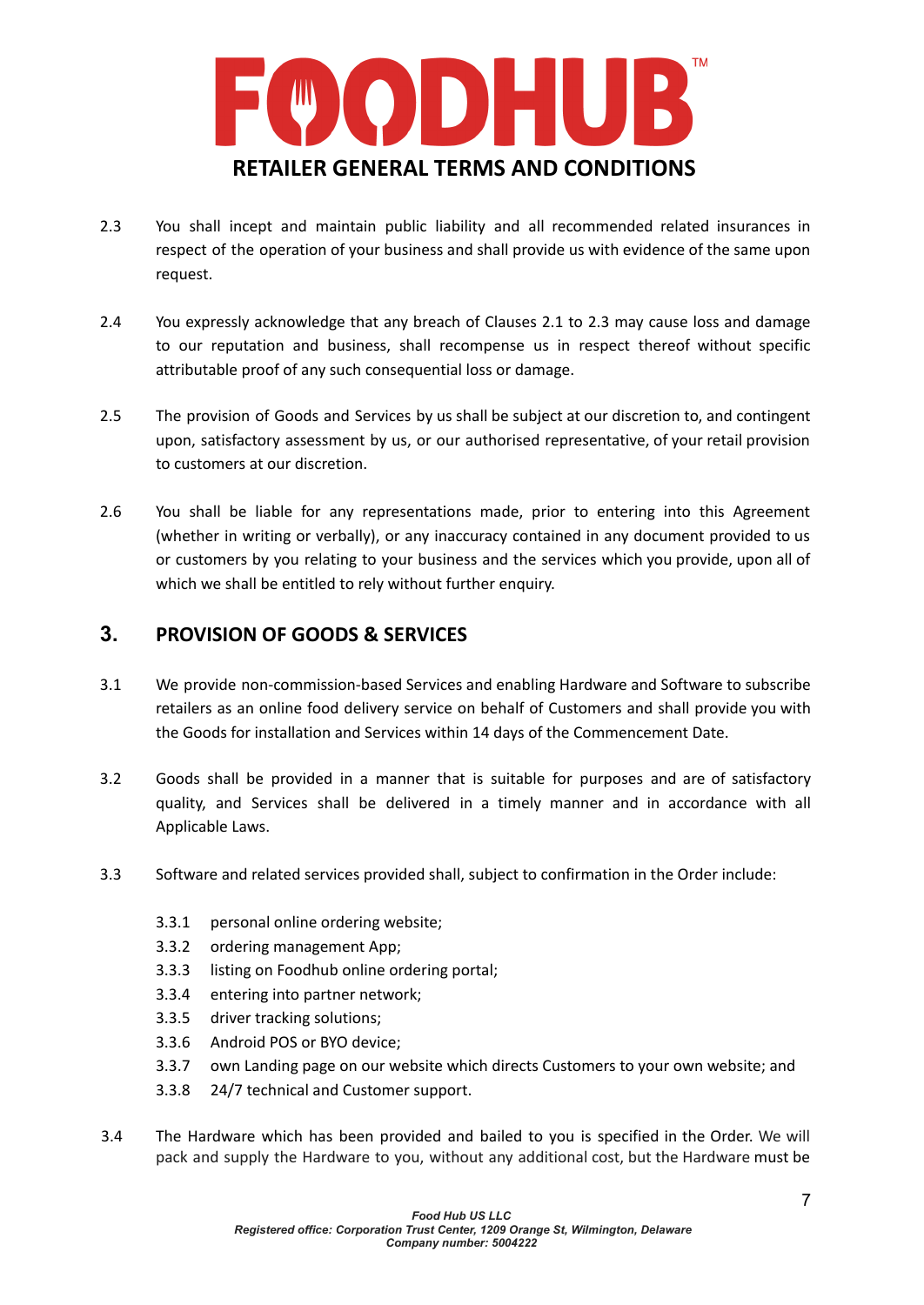

returned to us (together with our Software) at the end of the Term. You will remain responsible for:

- 3.4.1 Returning the Hardware fully functioning and in good condition (subject to fair wear and tear).
- 3.4.2 Returning the Hardware in its original packaging provided by us.
- 3.4.3 Any loss, theft or damage caused to the Hardware or Software; and
- 3.4.4 A US\$500 fee to repair or replace any of our Hardware or Software that is lost, damaged, not functioning properly or returned absent of its original packaging.

Foodhub do not sell EPOS or POS systems separately, but we do charge a rental or subscription charge for their use.

- 3.5 We advertise and carry out other above-the-line and below-line marketing and promotional activities, both nationally and locally where we have retail partners as we have indicated to you. The nature and extent of such advertising and activities shall be entirely at our discretion.
- 3.6 Transfer of Customer payments in respect of an order is through our nominated transaction partners as stated in the Order, and they shall be entitled to levy such transaction fees as are applicable at the time of the Customer order.
- 3.7 You are required to ensure that your banking details as stated in the Order are complete, correct, and current, shall promptly notify us in writing of any updates to such details, and we neither we nor our nominated transaction partners under sub-clause 3.6 shall be liable for any misdirected or delayed transaction payments in consequence of any error in such details or your failure to update us.
- 3.8 You shall solely be responsible for ensuring that each Locality has adequate and reliable internet connections, and any information or advice which we may provide in such regard shall only be given on the understanding that it is without legal liability of whatsoever nature.
- 3.9 You shall solely be responsible without recourse against us, for any delays in, or aborted, Customer orders, loss of payments or any other adverse consequence resulting from your failure to adhere to sub-clause 3.8.

### **4. FOOD HYGIENE AND SAFETY**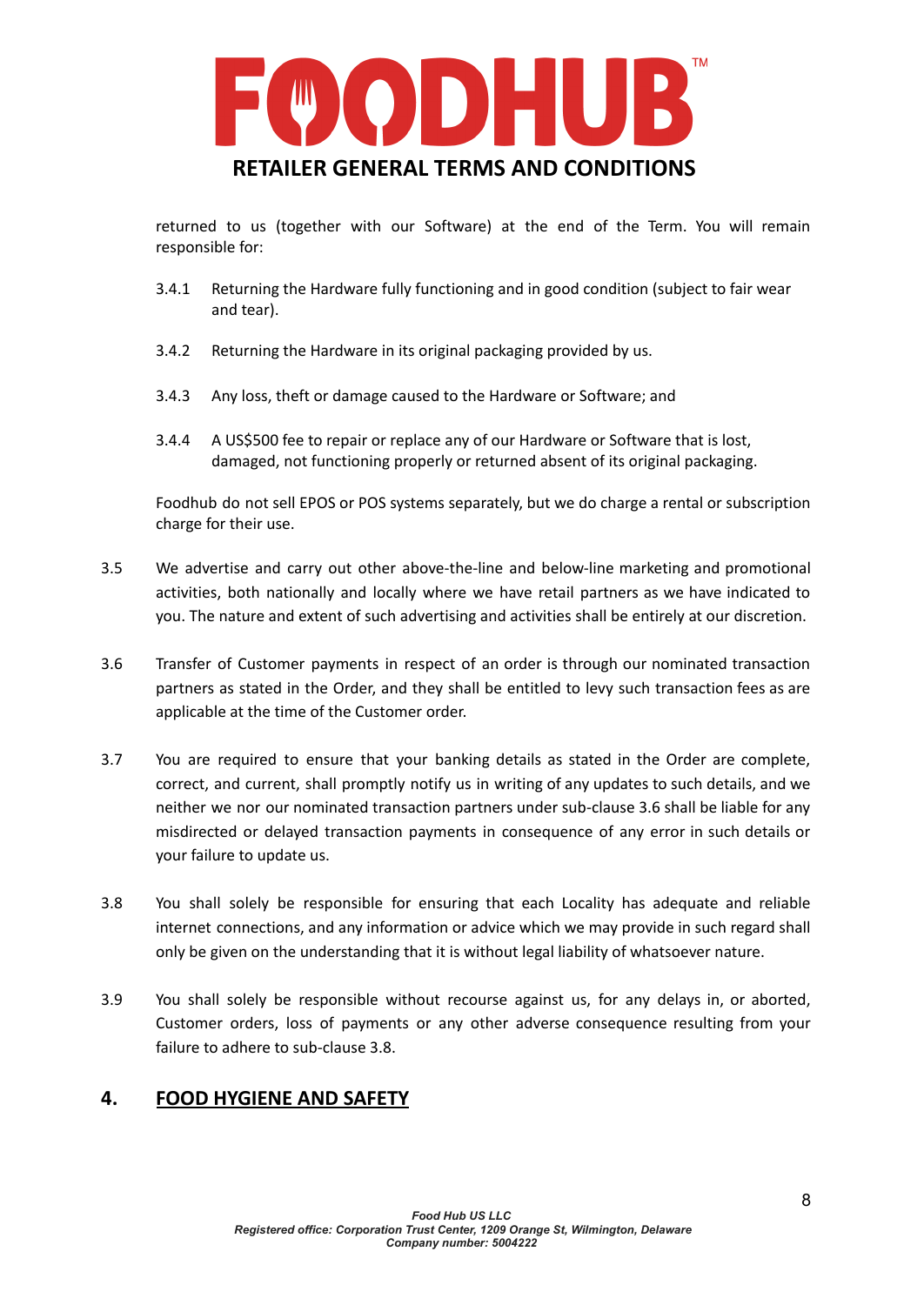

- 4.1 Foodhub requires our Takeaways to meet their minimum legal obligations to trade and for ensuring the sale of food and any associated products is safe and compliant with the applicable food hygiene and safety standard laws.
- 4.2 Foodhub cannot be held liable for any failures by our Takeaways to meet their legal and statutory obligations. It is the Takeaway's responsibility to adhere to these, if you are unsure what your obligations are, then please seek specific professional advice.
- 4.3 As a customer of Foodhub, you will inform us, as soon as is practicable, if the Takeaway has breached its minimum food hygiene standards. In such circumstances, Foodhub reserves the right, in its sole discretion, to withdraw the provision of its Goods and Services without notice.
- 4.4 Foodhub reserves the right to terminate or suspend its Goods and Services with you and without notice, where it reasonably believes your Takeaway is the subject of an ongoing enquiry or concerns about your food hygiene or safety standards by the appropriate authorities supervising this.

### **5. CHARGES AND PAYMENTS**

- 5.1 We shall charge you the monthly payments which have been stipulated in the Order, which shall be due and payable on sign-up of the Order and thereafter during the Term on the last Business Day of each month by standing order which you will be obliged to have arranged on sign-up.
- 5.2 All charges are stated as exclusive of any tax at the applicable rate.
- 5.3 All Payments due are calculated in US Dollars and, where we receive payment in another currency, we shall be entitled to additionally levy any conversion, transaction or similar charges incurred by us in consequence.
- 5.4 We shall deliver a statement of account with regard to the payments which we have received on a quarterly basis and a summary statement of account in respect of each financial year.
- 5.5 We shall be entitled to charge you interest on any sums outstanding to us at an annual rate of 8% per annum (or such other rate as shall be stated at the relevant time as the statutory rate of interest on judgement debts) from the due date, accruing on a daily basis and being compounded quarterly until payment is made, whether before or after any judgment and you shall pay the interest immediately on demand.
- 5.6 You shall indemnify us against all costs, charges and expenses (including reasonable legal costs) incurred by us in enforcing our rights against you under this Contract and will be entitled to do so. Any such costs will be summarily assessed and added to the judgment debt.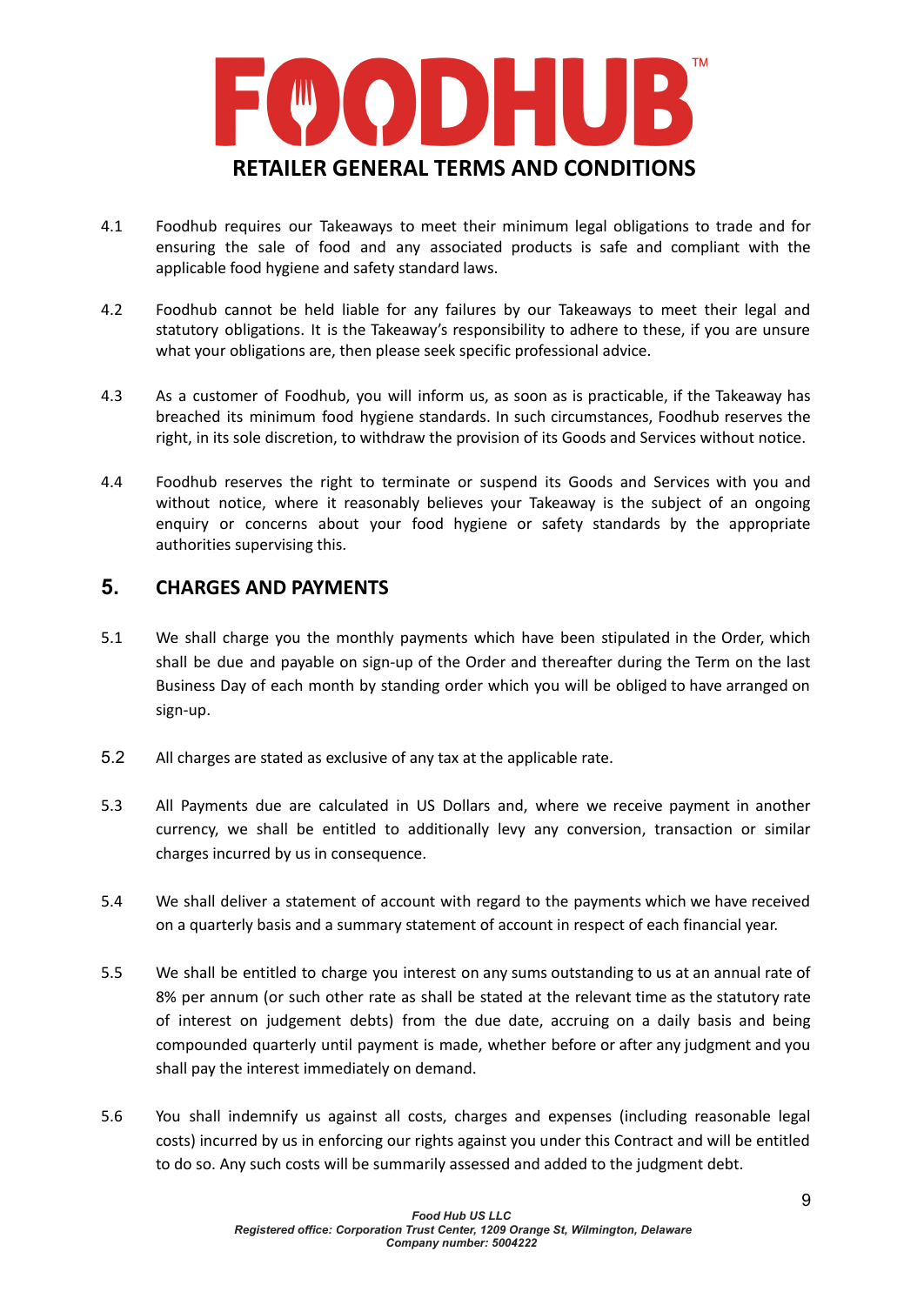

- 5.7 All sums payable under this agreement, or otherwise payable by any party to any other party under this agreement are exclusive of any taxes chargeable on the supplies for which such sums (or any part of them) are the whole or part of the consideration for tax purposes.
- 5.8 Where, under this agreement, any party makes a supply to any other party ("Recipient") for tax purposes and tax is or becomes chargeable on that supply for which the supplying party is required to account to the relevant tax authority, the Recipient shall, subject to the receipt of a valid tax invoice, pay the supplying party (in addition to, and at the same time as, any other consideration for that supply) the amount of such tax.
- 5.9 Where any party is required by this agreement to reimburse or indemnify any other party for any cost or expense, that first party shall reimburse or indemnify the other party for the full amount of the cost or expense, including any tax on that amount, except to the extent that the other party is entitled to credit or repayment for that tax from any relevant tax authority.
- 5.10 Foodhub is not a Market Place Facilitator, and is not responsible for the reporting and settlement of Sales Taxes (and all other taxes relating to Takeaway's trading with the consumer). Foodhub will not be responsible for charging, collecting and reporting any Sales Tax on any transaction made under this Agreement.
- 5.11 The Parties shall each be responsible for the payment of any Taxation or similar which may be personally due from them by virtue of the provisions of this Agreement and shall be fully responsible for and shall indemnify the others for and in respect of any Taxation or any other liability, deduction, contribution, assessment or claim arising from or made in connection with the provisions of this agreement, where the recovery is not prohibited by law, and shall further indemnify the others against all reasonable costs, expenses and any penalty, fine or interest incurred or payable by them in connection with or in consequence of any such liability, deduction, contribution, assessment or claim.

## **6. WARRANTIES**

- 6.1 Each party warrants and represents that:
	- 6.1.1 it has full capacity and authority to enter into and perform this Agreement;
	- 6.1.2 this Agreement is executed by a duly authorised representative of that party; and
	- 6.1.3 All marketing materials, including without limitation, the ownership and use of all intellectual property rights, are and will remain the sole and exclusive property of each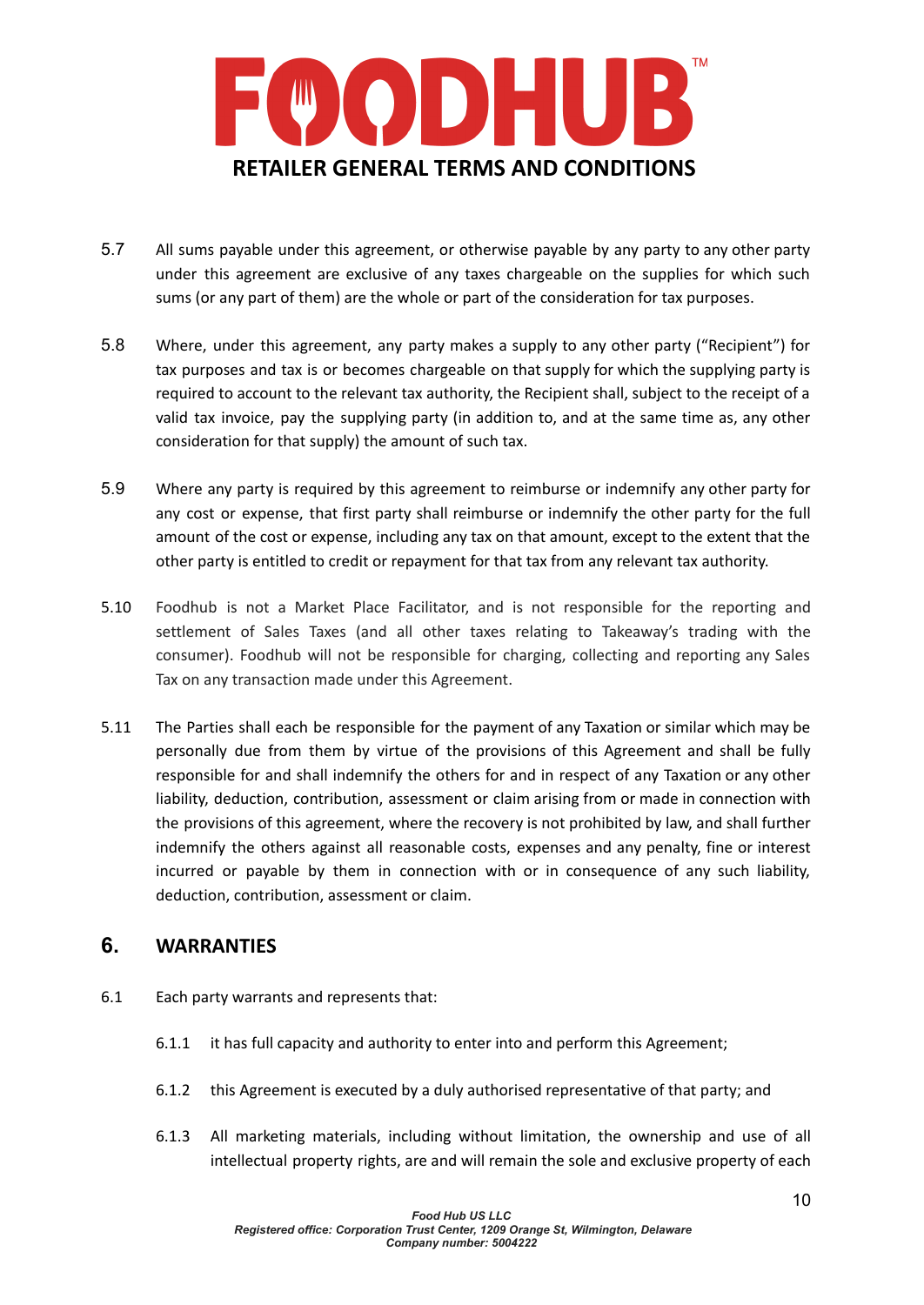

party. You hereby grant Foodhub non-exclusive, royalty free right to use, reproduce, adapt, represent and display such marketing materials and intellectual property rights on their Website and App during the term of this Agreement, without restriction.

- 6.1.4 Foodhub reserves the right, at its sole discretion, to withdraw any Goods and Services being provided to you where it is found you do not own, have infringed or lack the required consent to use any marketing materials or intellectual property rights provided to Foodhub. You will remain liable to Foodhub to settle, in full, any costs or damages incurred through unauthorised use of another party's marketing material or intellectual property rights.
- 6.1.5 there are no actions, suits or proceedings or regulatory investigations pending or, to that party's knowledge, threatened against or affecting that party before any court or administrative body or arbitration tribunal that might affect the ability of that party to meet and carry out its obligations under this Agreement.
- 6.1.6 It shall perform its obligations hereunder in strict accordance with the provisions of this Agreement.
- 6.1.7 it will perform and procure the performance of its obligations under this Agreement in compliance with all Applicable Laws; and
- 6.1.8 shall discharge its obligations under this Agreement using personnel of required skill, experience, and qualifications and with all due skill, care and diligence including in accordance with good industry practice and use all services necessary to provide the Services efficiently and cost effectively.

# **7. CONFIDENTIALITY**

- 7.1 The Parties each undertake to keep confidential and not to disclose to any third party, or to use for his own purposes, or other than for the purposes of, or as permitted under or in accordance with, this Agreement, Business Information or Confidential Information.
- 7.2 The obligations contained in this Clause 7 shall survive the expiry or determination of this Agreement for any reason but shall not apply to any information which becomes publicly known otherwise than through a breach of this Agreement by the other Party or their employees, agents or contractors.
- 7.3 No Party shall use any other Party's other Confidential Information for any purpose other than to perform its obligations under this Agreement.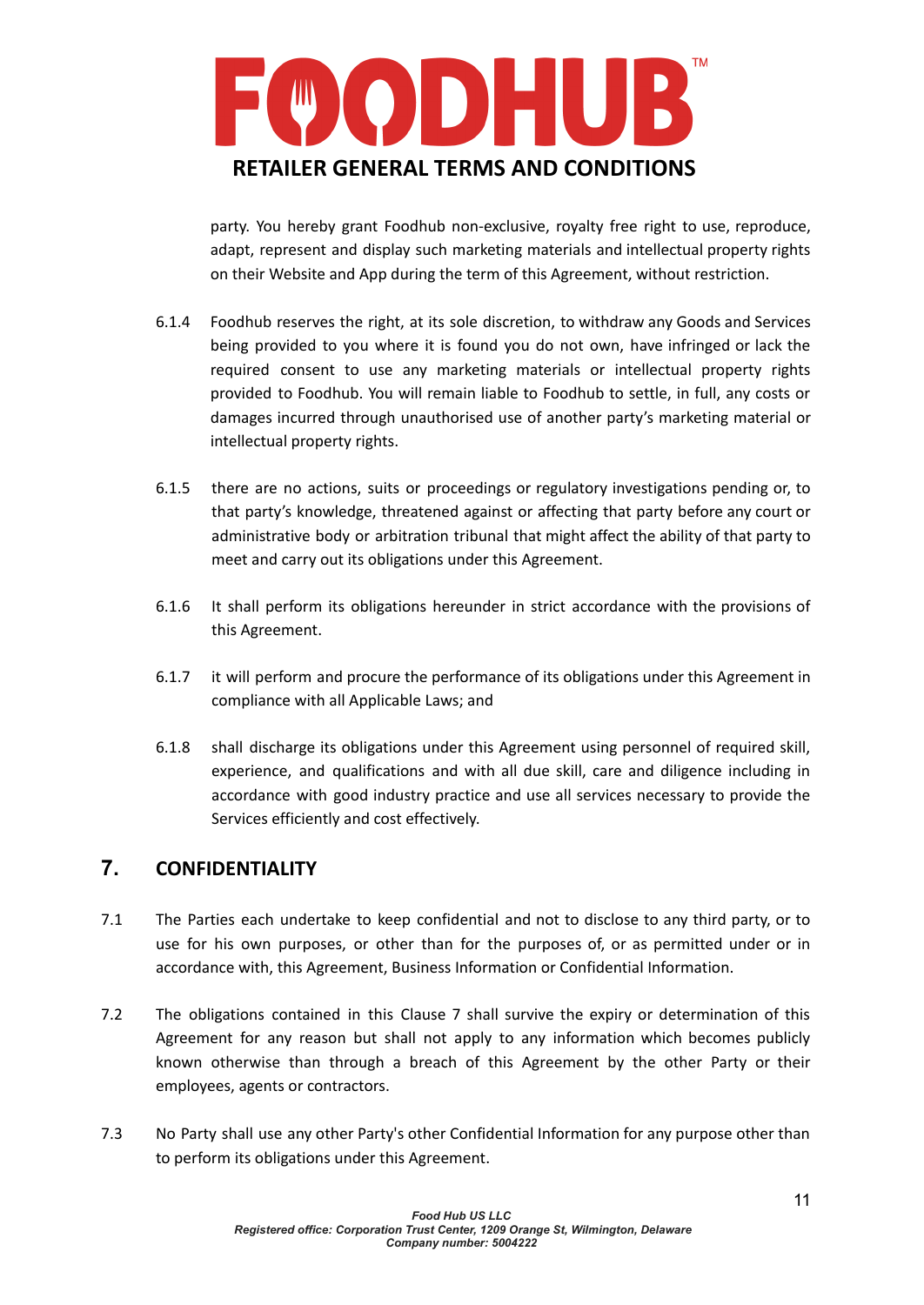

- 7.4 Without prejudice to any common law or statutory duties incumbent upon a party, each Party undertakes not (nor to permit or allow any other person engaged by them) either during the subsistence of, or after the expiry or determination, of this Agreement, to:
	- 7.4.1 Use any Confidential Information for their own purposes (other than in the performance of their obligations hereunder) or for, or to, the benefit of any third party; or
	- 7.4.2 Disclose any Confidential Information to any other person (otherwise than as permitted hereunder).
- 7.5 Each Party shall be responsible for protecting the confidentiality of any Confidential Information which may be disclosed to them during the course of their relationship and shall:
	- 7.5.1 use their best endeavours, and take all reasonable recommended steps to ensure the security and protection of such information, and to prevent the use or communication of any Confidential Information by any person (except in the proper course of their duties, as required by law to any third party; and
	- 7.5.2 inform the Contractor of any breach of confidentiality immediately upon becoming aware, or suspecting, that any such person or third party has come into the possession of, or used, Confidential Information.
- 7.6 All Confidential Information and copies thereof, in whatsoever format, shall be the Intellectual Property of the respective Parties who have divulged such information or the intellectual property of their sub-contractors (whichever may be the case) and shall be handed over to that Party upon expiry or determination of the relationship between the Parties.
- 7.7 Nothing in this Clause shall prevent a Party from disclosing information which they are entitled to disclose, to include any Money Laundering Laws or Regulations or similar provisions, provided that the disclosure is made in accordance with the provisions of the relevant legislation.
- 7.8 All drafts, Agreements, documented procedures and pro forma supplied are the Intellectual Property of the providing Party or their sub-contractors (whichever may be the case) and may not be divulged, disclosed or copied, in whole or in part, to any person or used, or permitted to be used, by you for any purpose other than, and within the remit and provisions of, the relationship between the Parties.
- 7.9 Sub-clause 10.8 shall not apply to the extent that such information is: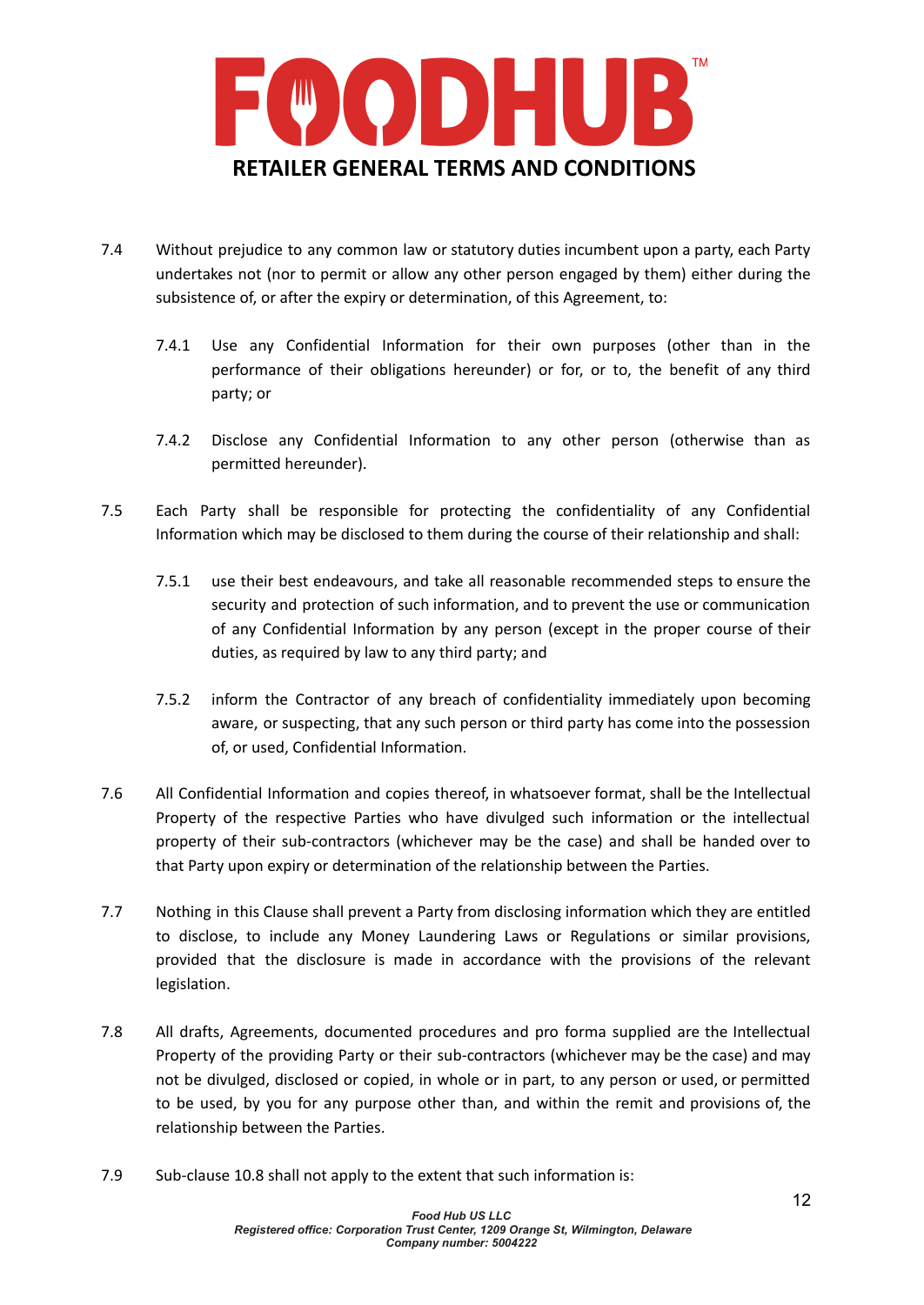

- 7.9.1 already known to or in possession of the receiving party prior to its disclosure;
- 7.9.2 publicly available at the time of its disclosure or becomes publicly available through no wrongful act of the receiving party;
- 7.9.3 rightfully received from a third party without obligation of confidentiality;
- 7.9.4 independently developed by the receiving party without breach of this Agreement or access to the applicable Confidential Information of the other party; or
- 7.9.5 required to be disclosed by Applicable Law (provided that the relevant party, where possible, notifies the other party at the earliest opportunity before making any such disclosure).
- 7.10 On the termination or expiry of this Agreement for any reason each Party shall forthwith return or, at the other's designation, forthwith destroy all Confidential Information (and all copies thereof whether held by them by computer, paper or other means) in its possession or control on the date of termination (including, if required, by way of electronic data transfer) and certify to the other that it has done so.
- 7.11 For the purposes of this Agreement, the Confidential Information of the Company shall be deemed to include all Personal and Protected Data.

# **8. DATA PROTECTION**

- 8.1 The Parties agree that we are a data controller, and you are a data processor for the purposes of processing Personal and Protected Data pursuant to this Agreement. The Parties shall each ensure, and shall ensure its Sub-processors shall, at all times comply with all data protection laws in connection with the processing of Personal and Protected Data and shall not by any act or omission cause the other (or any other person) to be in breach of any of the data protection laws.
- 8.2 The Parties shall only process (and shall ensure personnel only process) the Personal and Protected Data in accordance with this Agreement except where otherwise required by Applicable Laws (and in such a case shall inform the other of that legal requirement before processing, unless Applicable Laws prevent it doing so on important grounds of public interest). A Party shall immediately inform the other if any instruction relating to the Personal and Protected Data infringes or may infringe any data protection law.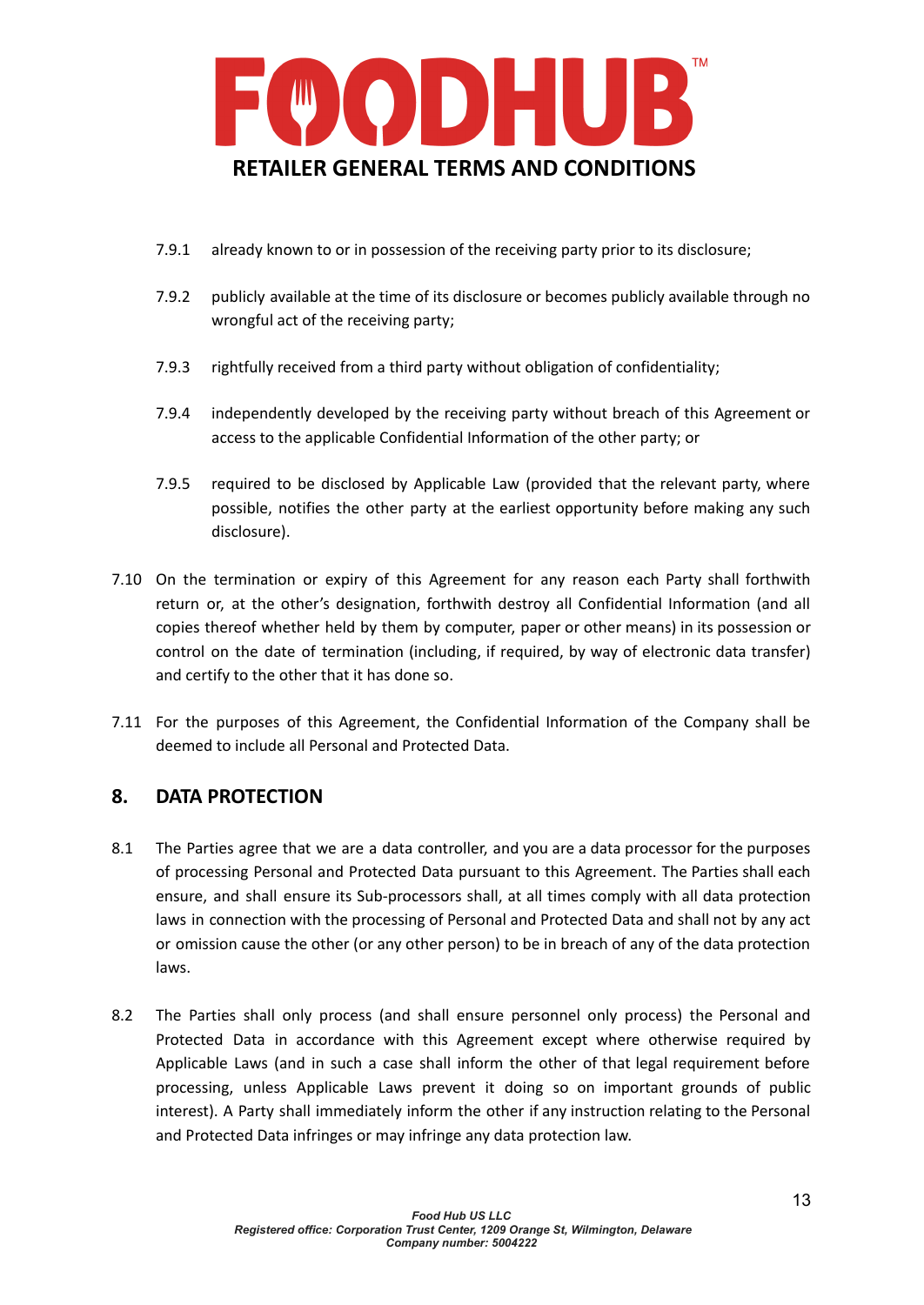

- 8.3 The Parties shall at all times implement and maintain appropriate technical and organisational measures to protect Personal and Protected Data against accidental, unauthorised, or unlawful destruction, loss, alteration, disclosure or access. Such technical and organisational measures shall be at least equivalent to the technical and organisational measures set which shall reflect the nature of the Personal and Protected Data.
- 8.4 The Parties shall not permit any processing of Personal and Protected Data by any Sub-Contractor or other third party (except its and its authorised Sub-processors own employees that are subject to an enforceable obligation of confidence with regards to the Personal and Protected Data) without the prior specific written authorisation of the other only then subject to such conditions as the other may require.
- 8.5 The Parties shall ensure that access to Personal and Protected Data is limited to the authorised persons who need access to it for the purposes of this Agreement only.
- 8.6 The Parties shall prior to the relevant Sub-processor carrying out any processing activities in respect of the Personal and Protected Data, appoint each Sub-processor under a binding written contract containing the same obligations as under this Clause 8 in respect of Personal and Protected Data that (without prejudice to, or limitation of, the above):
	- 8.6.1 includes providing sufficient guarantees to implement appropriate technical and organisational measures in such a manner that the processing of the Personal and Protected Data will meet the requirements of all data protection laws; and
	- 8.6.2 is enforceable by the other Party and ensure each such Sub-processor complies with all such obligations.
- 8.7 The Parties shall each remain fully liable to the other under this Agreement for all the acts and omissions of each Sub-processor and each of their personnel as if they were its own.
- 8.8 The Parties shall each ensure that all persons authorised by them or any Sub-processor to process Personal and Protected Data are reliable and:
	- 8.8.1 adequately trained on compliance with this Clause 8 as applicable to the processing of data;
	- 8.8.2 informed of the confidential nature of the Personal and Protected Data and that they must not disclose Personal and Protected Data;
	- 8.8.3 subject to a binding and enforceable written contractual obligation to keep the Personal and Protected Data confidential; and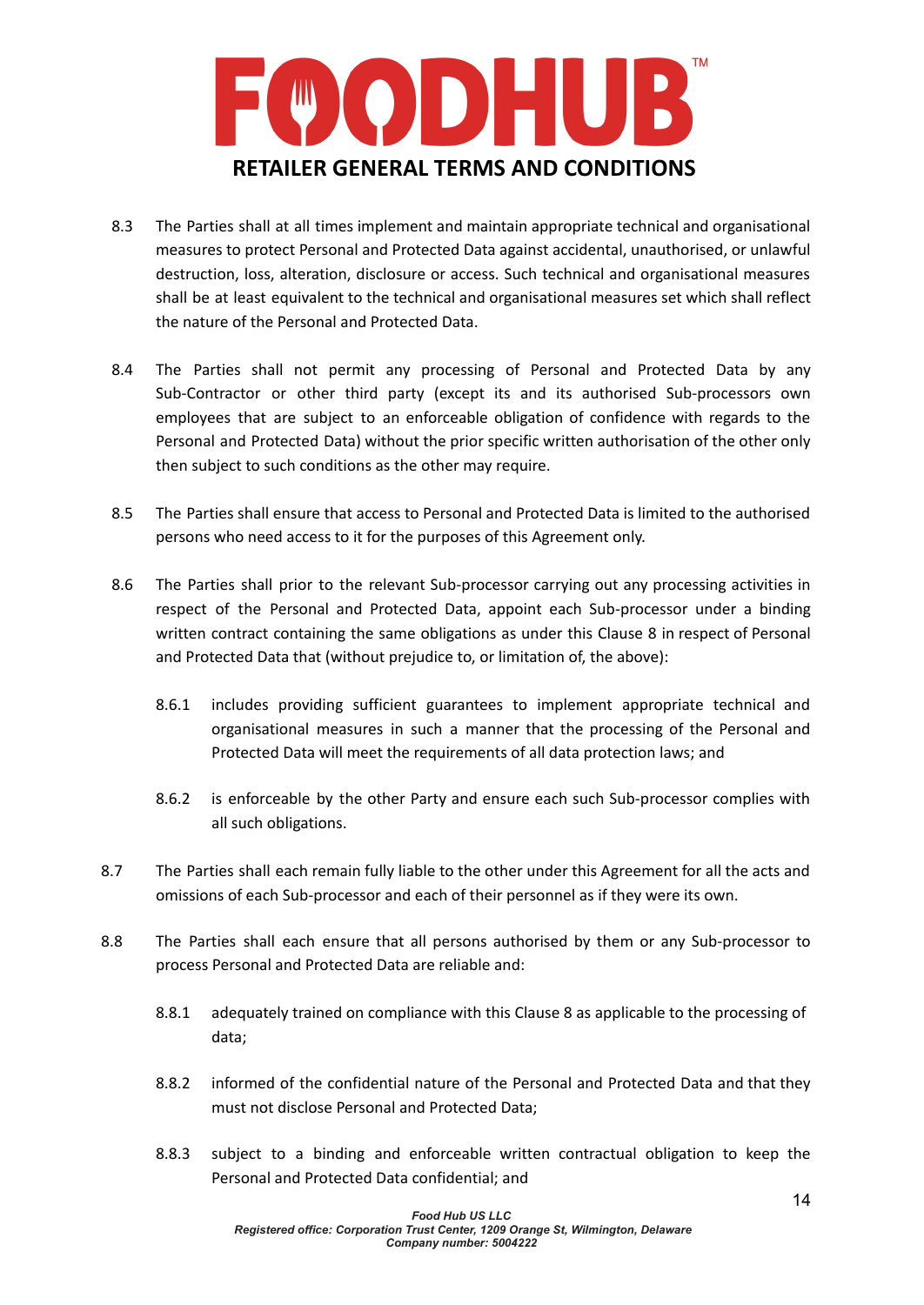

- 8.8.4 provide relevant details and a copy of each agreement with a Sub-processor to the Customer on request.
- 8.9 The Parties shall (at its own cost and expense) promptly provide such information and assistance (including by taking all appropriate technical and organisational measures) as the other as they may require in relation to the fulfilment of the other's obligations to respond to requests for data held (and any similar obligations under any applicable data protection laws).
- 8.10 The Supplier shall (at its own cost and expense) provide such information, co-operation and other assistance to the other as they reasonably require (taking into account the nature of processing and the information available to the Supplier) to ensure compliance with obligations under data protection laws, including:
	- 8.10.1 security of processing;
	- 8.10.2 data protection impact assessments (where applicable under the data protection laws);
	- 8.10.3 prior consultation with a Data Protection Supervisory Authority regarding any high risk processing of data; and
	- 8.10.4 any remedial action and/or notifications to be taken in response to any Personal Data Breach and/or any complaint or request relating to either party's obligations under data protection laws relevant to this Agreement, including (subject in each case to the Customer's prior written authorisation) regarding any notification of the Personal Data Breach to Data Protection Supervisory Authorities and/or communication to any affected Data Subjects.
- 8.11 The Parties shall (at no cost to the other) record and refer all requests and communications received from Data Subjects or any Data Protection Supervisory Authority to the other which relate (or which may relate) to any Personal and Protected Data promptly (and in any event within [three days] of receipt) and shall not respond to any without the other's express written approval and strictly in accordance with the other's instructions unless and to the extent required by Applicable Laws.
- 8.12 The Parties shall not process and/or transfer, or otherwise directly or indirectly disclose, any Personal and Protected Data in or to countries outside the United States of America or to any International Organisation without the prior written authorisation (which may be refused or granted subject to such conditions as the Company deems necessary).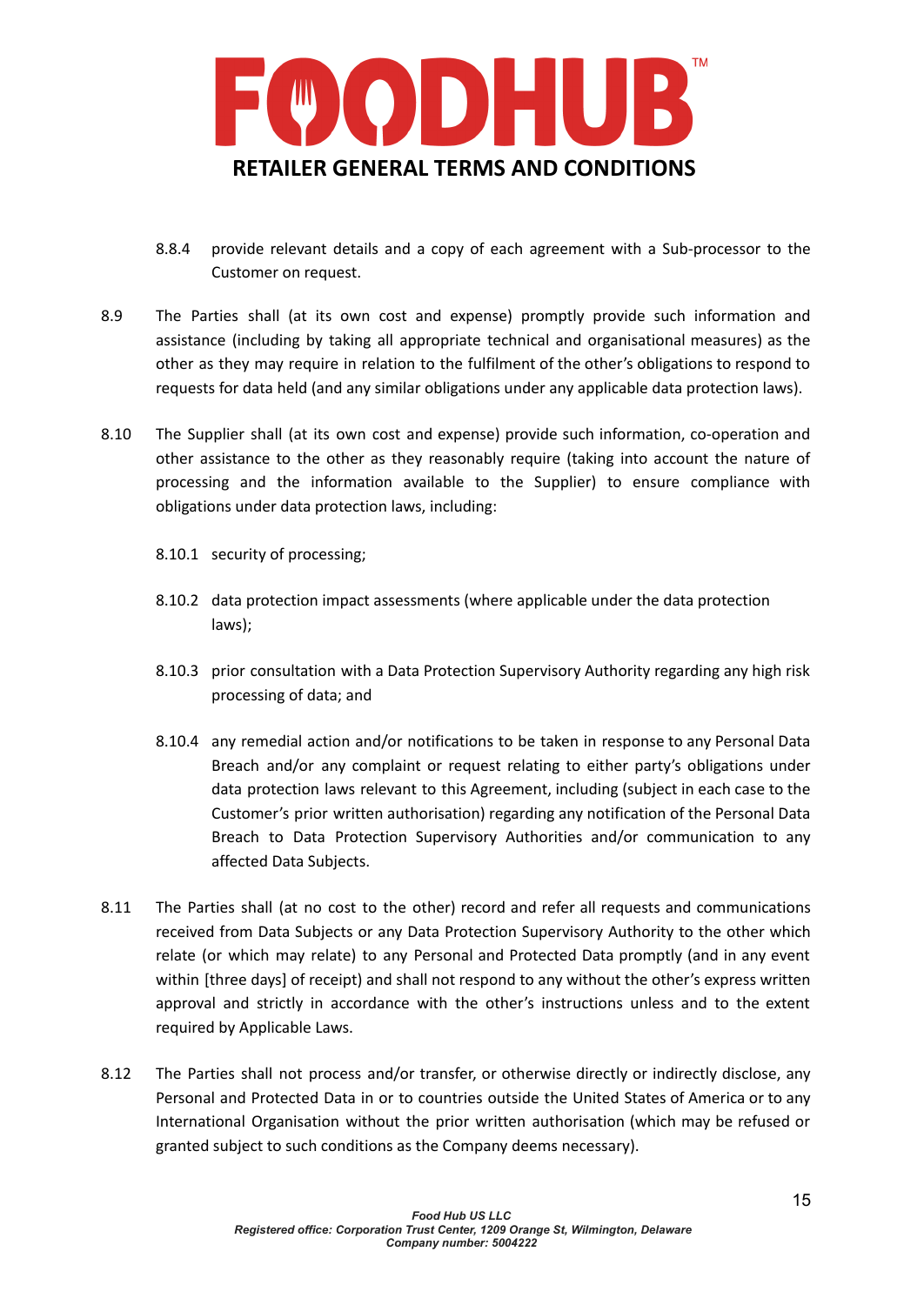

- 8.13 The Parties shall each (and shall ensure all Sub-processors shall) promptly make available to the other such information as is required to demonstrate their compliance with their respective obligations under this Clause 8 and the data protection laws, and allow for, permit, and contribute to audits, including inspections, by the other (or another auditor mandated by that other) for this purpose at their request from time to time. The Parties shall provide (or procure) access to all relevant premises, systems, personnel, and records during normal business hours for the purposes of each such audit or inspection upon reasonable prior notice and provide and procure all further reasonable co-operation, access and assistance in relation to any such audit or inspection.
- 8.14 The Parties shall each promptly notify the other if it (or any of its Sub-processors or the Supplier Personnel) suspects or becomes aware of any suspected, actual, or threatened occurrence of any Personal Data Breach in respect of any Personal and Protected Data.
- 8.15 The Parties shall each promptly provide all information as the Company requires to report the circumstances referred to in Clause 8.14 to a Data Protection Supervisory Authority and to notify affected Data Subjects, as applicable, under data protection laws.
- 8.16 The Parties shall (and shall ensure that each of their Sub-processors and personnel shall), upon written request, either securely delete or securely return all the Personal and Protected Data to the Company in such form as the Customer reasonably requests after the earlier of:
	- 8.16.1 the end of the provision of the relevant Services related to processing of such Personal and Protected Data; or
	- 8.16.2 once processing by the Supplier of any Personal and Protected Data is no longer required for the purpose of the Supplier's performance of its relevant obligations under this Agreement, and securely delete existing copies (except to the extent that storage of any such data is required by Applicable Laws and, if so, the Supplier shall inform the Customer of any such requirement).
- 8.17 The Parties shall each indemnify and keep indemnified the Company against:
	- 8.17.1 all losses, claims, damages, liabilities, fines, interest, penalties, costs, charges, sanctions, expenses, compensation paid to Data Subjects (including compensation to protect goodwill and ex gratia payments), demands and legal and other professional costs (calculated on a full indemnity basis and in each case whether or not arising from any investigation by, or imposed by, a Data Protection Supervisory Authority) arising out of or in connection with any breach by the Supplier of its obligations under clause 6; and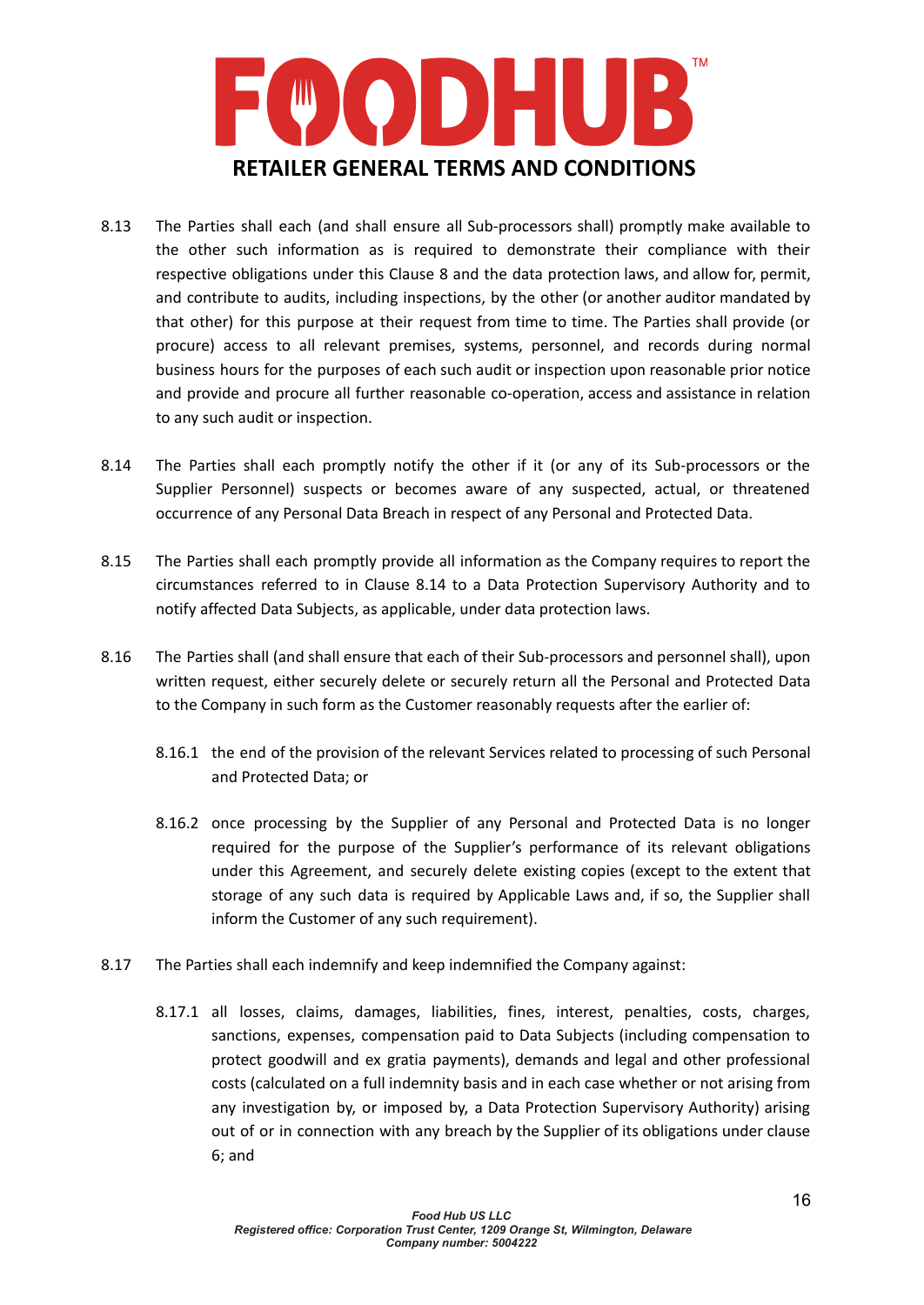

- 8.17.2 all amounts paid or payable by the other to a third party which would not have been paid or payable if the Party's breach of clause 8 had not occurred.
- 8.18 Unless otherwise expressly stated in this Agreement the Party's obligations and the Customer's rights and remedies under this Clause 8 is cumulative with, and additional to, any other provisions of this Agreement.
- 8.19 Nothing in this Agreement affects the rights of Data Subjects under any relevant data protection law against the Customer, the Supplier, or any Sub-Processor.
- 8.20 This Clause 13 shall survive termination or expiry of this Agreement for any reason.

### **9. DURATION AND TERMINATION**

- 9.1 The Commencement Date, duration, notice and Stipulated Minimum Period of this Agreement will be stated in the Order with you. This Agreement shall take legal effect on the Commencement Date and, subject to any Stipulated Minimum Period and the remaining terms of this Clause, shall continue in full force and effect unless and until otherwise terminated by either Party by giving to the other no less than 30 Business Days' prior written notice.
- 9.2 Subject to Clause 10.1 and for the avoidance of any doubt, if you wish to terminate this Agreement during the initial 4 month trial period, then the 30 Business Day's prior written notice is required and the set-up fee charged by us will be refunded upon request. If you do not terminate the Agreement after this initial 4 month trial period, you will be entered into a 12 month rolling contract with us. The set-up fee will be non-refundable.
- 9.3 Either Party shall be entitled to terminate this Agreement at any time by 30 Business Days' prior written notice to the other if they are in material breach of this Agreement which is irremediable or, if remediable, not remedied by the defaulting party within 30 days of being requested to do so by the other.
- 9.4 Without prejudice to any other rights or remedies available to us, we shall be entitled to terminate this Agreement by notice with immediate effect if at any time you are:
	- 9.4.1 in breach of any of your obligations under this Agreement regarding Confidential Information; or
	- 9.4.2 in breach any Applicable Laws, or provision herein, relating to data protection; or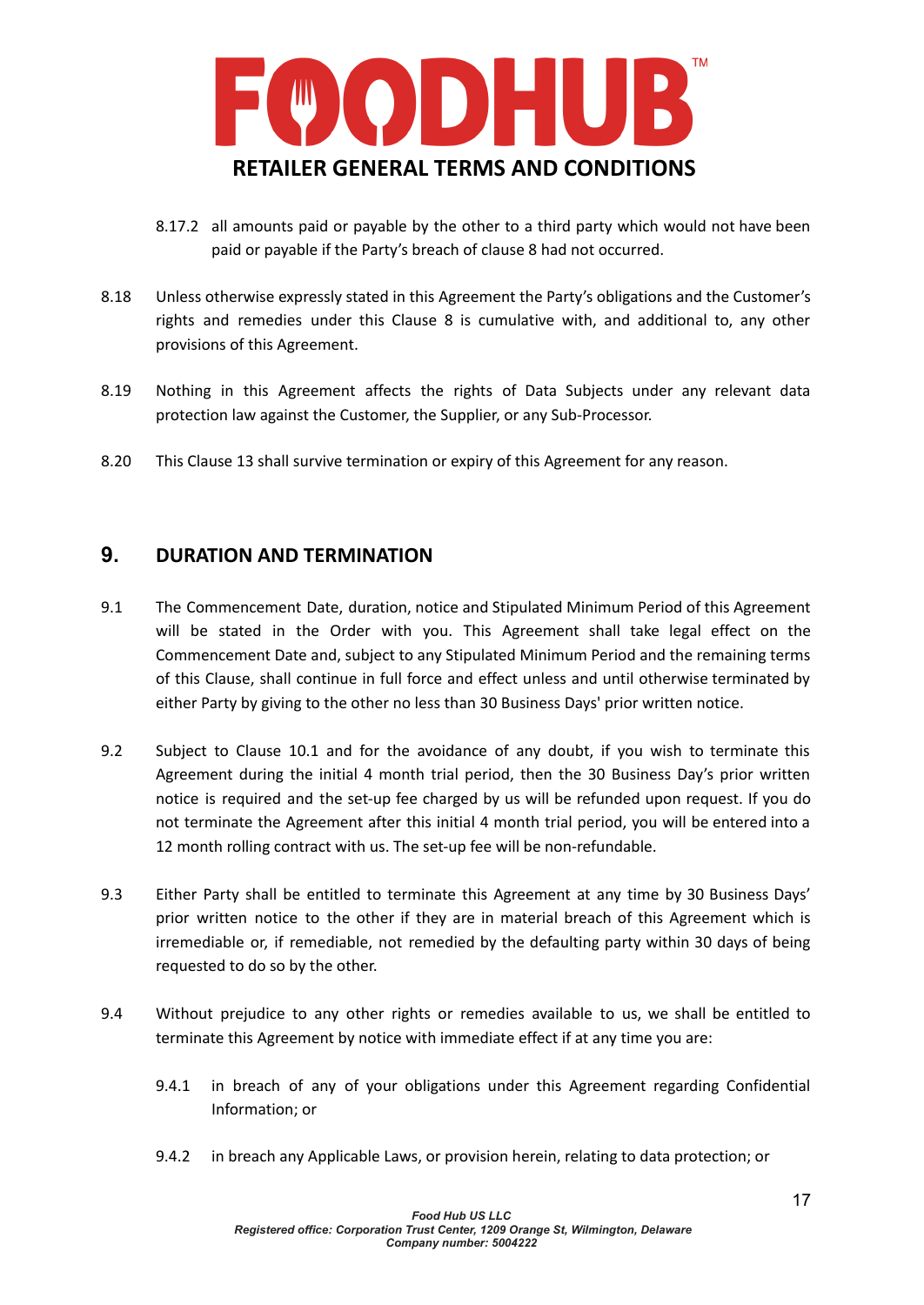

9.4.3 infringe, challenge or dispute our Intellectual Property Rights (IPR);

9.5 You hereby acknowledge that damages may not be an adequate remedy if we are entitled to terminate this Agreement under sub-clause 10.3 and shall be further automatically entitled to apply to the courts for injunctive relief in respect of such breach.

# **10. CONSEQUENCES OF TERMINATION**

- 10.1 Any provision of the Agreement that expressly or by implication is intended to come into, or continue, in force on, or upon, termination of this Agreement shall remain in full force and effect.
- 10.2 Termination of this Agreement shall not affect the rights, remedies, obligations, or liabilities of the Parties that have accrued prior date of termination including the right to claim damages in respect of any breach of the Agreement which existed at, or before, the date of termination.
- 10.3 On termination in accordance with Clause 9, the Parties shall each return to the other all Hardware, Software, materials, or documentation then in their possession, custody or control belonging to, or provided by, the other, and uninstall and remove all Applications, links and attributions to the other, and, if required, shall provide a signed undertaking and warrant they have complied with this sub-clause 9.3.

## **11. DISPUTES AND ARBITRATION**

- 11.1 If you fail to make any Payments under this Agreement, we may at our election instigate and commence proceedings against you without first complying with this Clause 11.
- 11.2 Either Party may seek urgent interlocutory relief in relation to the actions of the offending Party under this Agreement without first complying with Clause 11.
- 11.3 This Clause 11 shall not apply to any breaches by you of Clause 9.3.
- 11.4 Unless sub-clauses 11.1 to 11.3 apply, if a dispute arises out of, or in relation to, this Agreement (including any dispute as to breach or termination of this Agreement) a Party may not commence court proceedings relating to such dispute unless:
	- 11.4.1 the Party claiming the dispute has arisen has given written notice to the other Party specifying the nature of the dispute (a "Dispute Notice"); and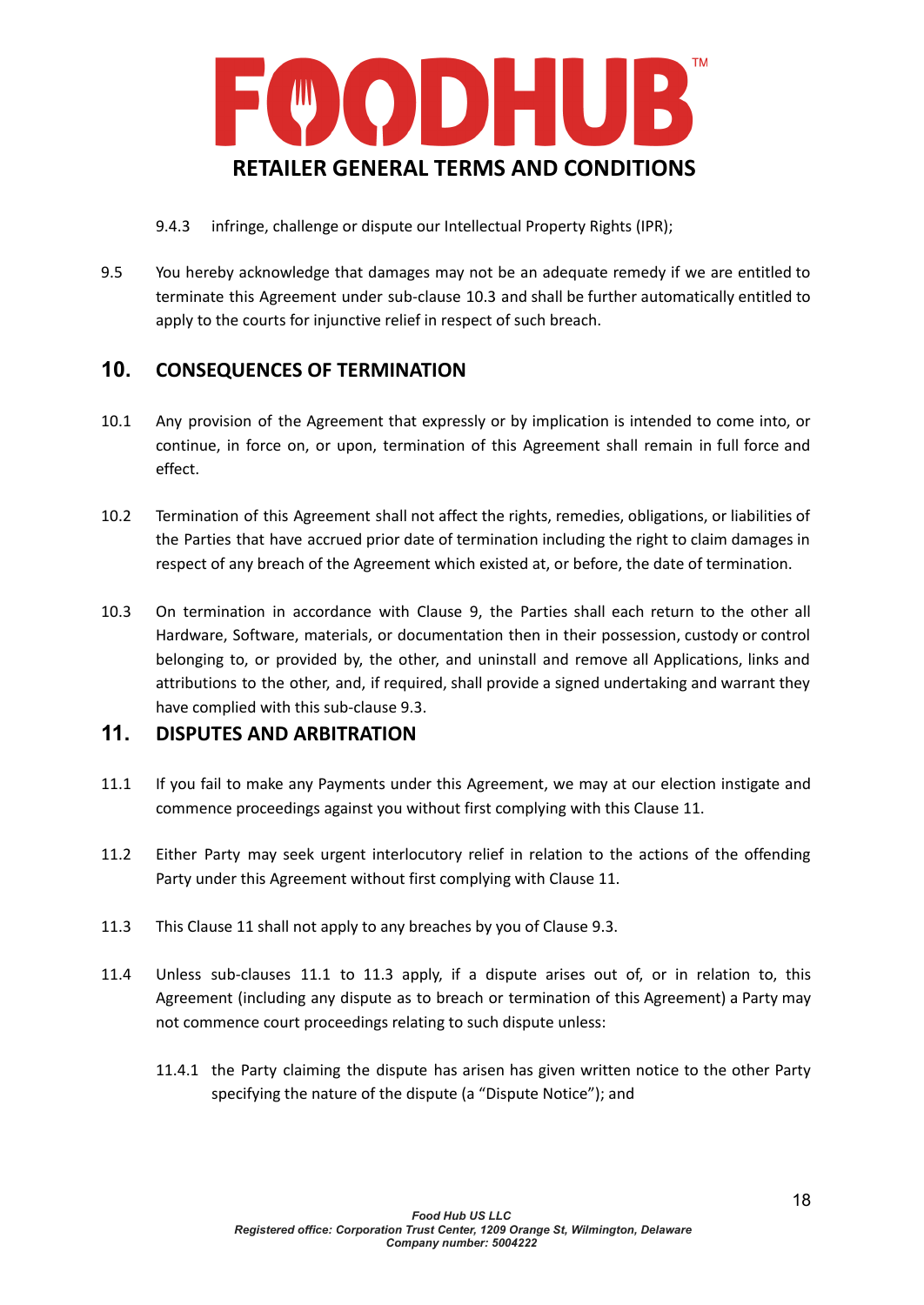

- 11.4.2 the Parties first endeavour in good faith to resolve the matters stated in the Dispute Notice expeditiously using the mediation process, applying the procedures, and within the timeframes, that have been stipulated in sub-clauses 11.5 to 11.7.
- 11.5 Upon service of a Dispute Notice the Parties shall jointly agree upon a mediator and the mediator's remuneration within the jurisdiction under Clause 11.6. If the Parties fail to agree and appoint a mediator within 14 days of the service of a Dispute Notice (or such other further extension agreed by the parties in writing) either Party may ask to appoint an independent mediator on behalf of the Parties.
- 11.6 Mediation shall be conducted in accordance with, and under, this Clause 11 by reference to the provisions of this Agreement.
- 11.7 The Parties shall observe the instructions of the appointed mediator regarding the agreed terms of, and conduct of the mediation, and seek to resolve the dispute with the assistance of the mediator within the time-frame proposed by the mediator, or in the absence of any such proposed and agreed time-frame, within a period of 30 Business Days of appointment of the mediator (or such other period from appointment as shall be agreed in writing by the Parties) (the "Agreed Time-frame").
- 11.8 If no terms are agreed regarding the appointment of the mediator under sub-clause 11.5, or the Dispute is not resolved within the Agreed Timeframe, then the non-offending Party may commence court proceedings.
- 11.9 The costs of the mediator will be borne equally by the Parties (unless agreed in writing otherwise between them).
- 11.10 The outcome, and terms, of settlement of the dispute, which is arrived at, and agreed by and between, the Parties, shall be confirmed in writing between them within 5 Business Days of the conclusion of the mediation, and shall be formally confirmed by means of an executed and delivered settlement agreement between them (the "Settlement Agreement").
- 11.11 Where the Parties fail to agree, or execute and deliver, of a Settlement Agreement, under sub-clause 11.10, either Party may request the mediator to provide a statement confirming what was agreed between the Parties at mediation (the "Settlement Statement").
- 11.12 Either of the Parties may bring proceedings and sue upon the terms and basis of the Settlement Agreement or Settlement Statement, and enforce them, as if they were, for all intent and purpose, a judgment of the courts.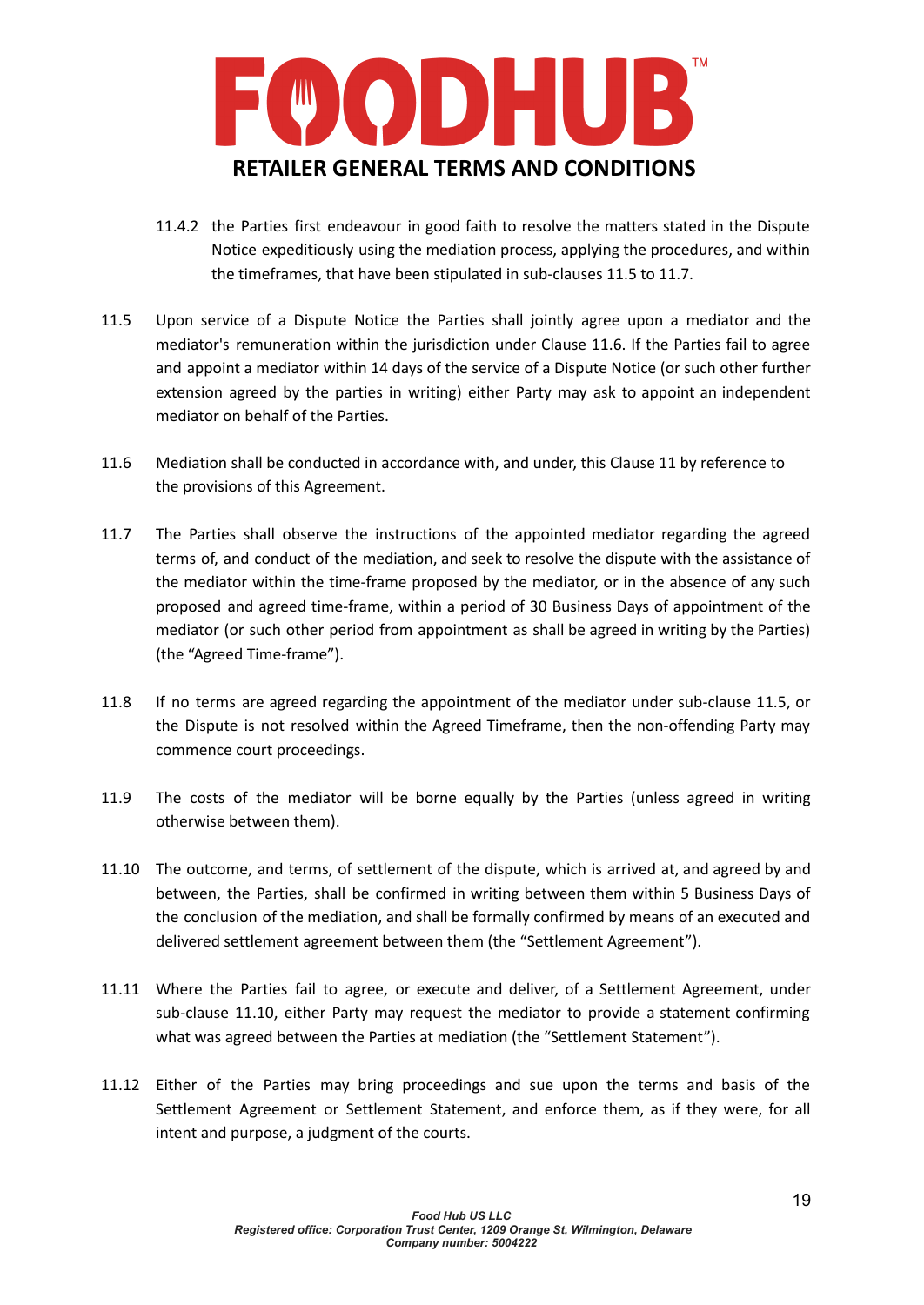

# **12. ASSIGNMENT OF AGREEMENT**

- 12.1 Subject to any statutory rights you may have, this Agreement may be novated or assigned in furtherance or consequence of the re-organisation of our business or the transfer of any part of it.
- 12.2 For the avoidance of any doubt, you shall have no express or implied entitlement to novate, assign or otherwise transfer this Agreement to any third party without our express written consent, whether upon sale or transfer of your business or otherwise and such purchaser/transferee shall be required to enter a novation of these Terms and Conditions (as updated by us at the time of purchase/transfer) with us, which novation shall be entirely at our discretion but shall not be unreasonably refused subject to credit reference and other checks. We may stipulate advanced payments from the purchaser/transferee.
- 12.3 Novation shall only be entered into by us upon the condition precedent that all Payments which are historically outstanding to us under this Agreement have been paid prior to such novation, assignment, or transfer. Novation or transfer shall not entitle the assignee/novatee/transferee to the benefit of any Addendum relating to introductory offers, discounts or otherwise.

# **13. CHANGES TO TERMS AND CONDITIONS**

13.1 Foodhub reserves the right to make updates or revise our terms and conditions, periodically, as we deem fit. Where we make changes to our charging structure and / or your material obligations under these terms and conditions, we shall inform you of these to include which will become applicable during the Term of your existing Agreement with us.

# **14. APPLICABLE LAW AND JURISDICTION**

14.1 Each Party irrevocably agrees, subject only to Clause 10, this Agreement is governed by the laws of the United States of America as the exclusive jurisdiction to settle any disputes/claims.

## **15. SAVING PROVISIONS**

15.1 If any provision of this Agreement is or becomes invalid, illegal, or unenforceable, it shall be deemed modified to the minimum extent necessary to make it valid, legal and enforceable. If such modification is not possible, the relevant provision or part-provision shall be deemed deleted. Any modification to or deletion of a provision or part-provision under this clause shall not affect the validity and enforceability of the rest of this Agreement.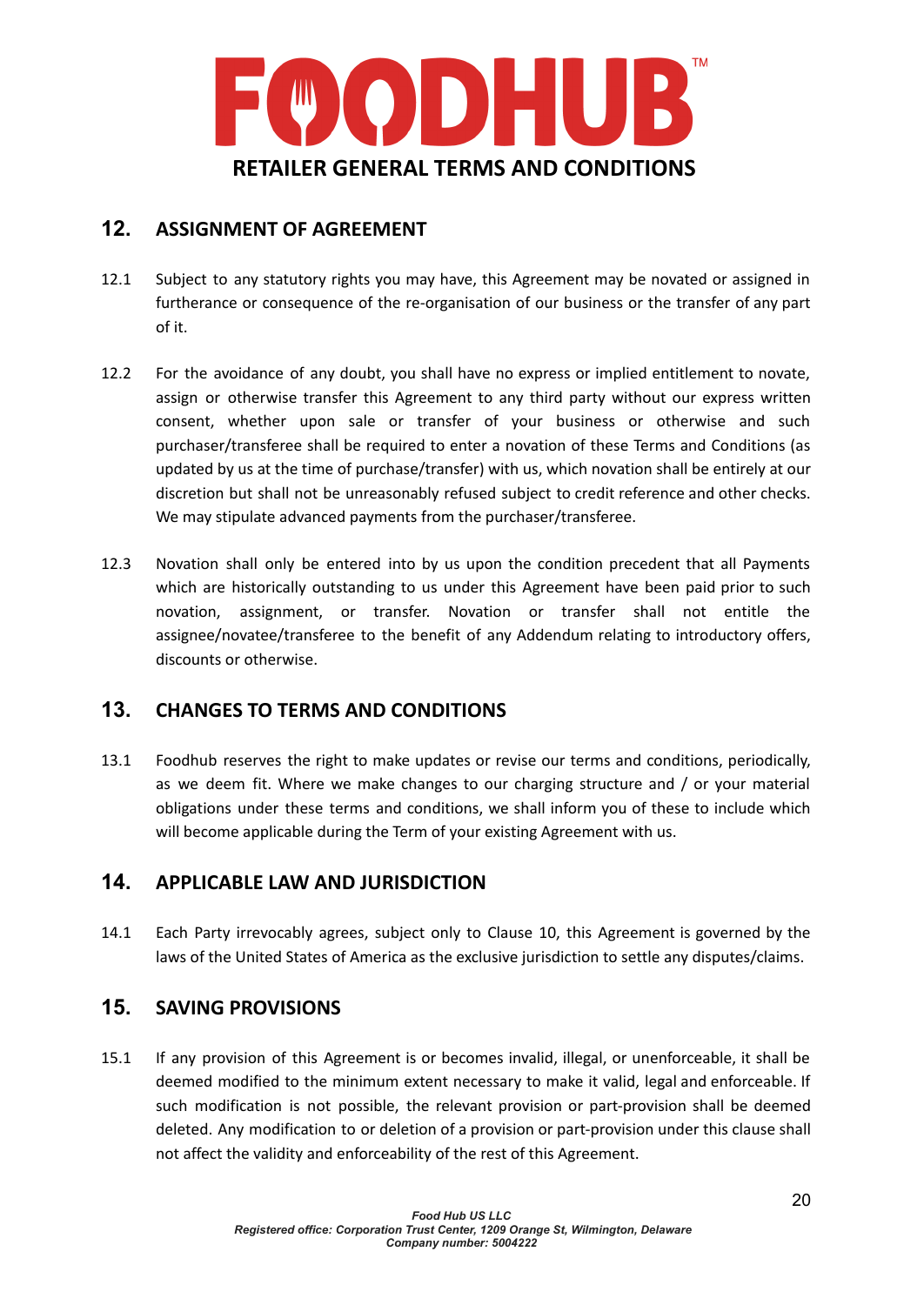

## **16. SURVIVAL**

16.1 Provisions of this Agreement which are either expressed to survive its termination or, from their nature or context it is contemplated that they are to survive such termination, shall remain in full force and effect notwithstanding such termination.

## **17. FORCE MAJEURE**

- 17.1 We shall not be liable to provide Goods or Services, nor shall we be responsible for our failure to do so in consequence of:
	- 17.1.1 of war, invasion, act of foreign enemies or other hostilities (whether war is declared or not);
	- 17.1.2 act of terrorism, rebellion, riot, demonstration or civil disturbance; 17.1.3 strike or industrial action (whether official or otherwise);
	- 17.1.3 pandemic or widespread public infection or any restrictions imposed in consequence;
	- 17.1.4 contamination by radioactivity from any nuclear fuel or waste or combustion of such fuel, or from other environmental pollution or contamination;
	- 17.1.5 adverse weather or other disruptive natural events;
	- 17.1.6 interruption of communications or transport links due to whatsoever cause; or
	- 17.1.7 interruption/compromise of the web, email, social media platforms or similar or integrity and functioning of any of them by virtue of whatsoever cause.

## **18. NOTICES**

- 18.1 Any notice given to a party under or in connection with this Agreement shall be in writing and shall be:
	- 18.1.1 delivered by hand or by pre-paid first-class post or other next working day delivery service at its registered office or principal place of business; or
	- 18.1.2 sent by fax to its main fax number; or